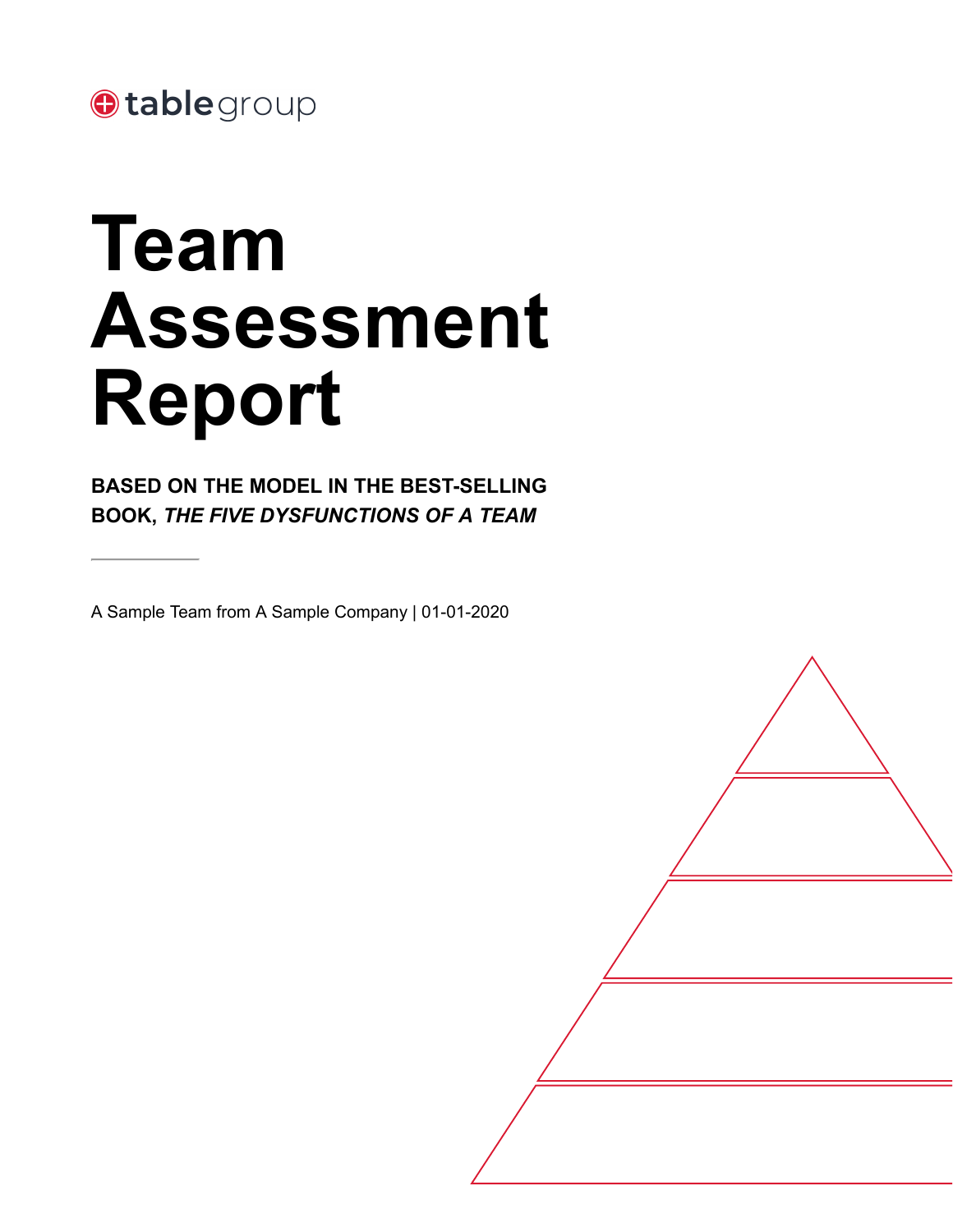

The primary purpose of this report is to provide your team with a sense of its strengths and areas for improvement. While the Assessment itself is certainly quantitative and data-driven, its most important aspect is the qualitative perspective it provides for your team and the discussion that it provokes around specific issues.

If you have not yet read the book, *The Five Dysfunctions of a Team*, the following pages are included to give you a summary of the teamwork model that this Assessment is based upon. This will help you interpret your team's results.

**\*If you are familiar with the dysfunctions model, you can skip ahead to page 5, and investigate the interpretations of your scores.**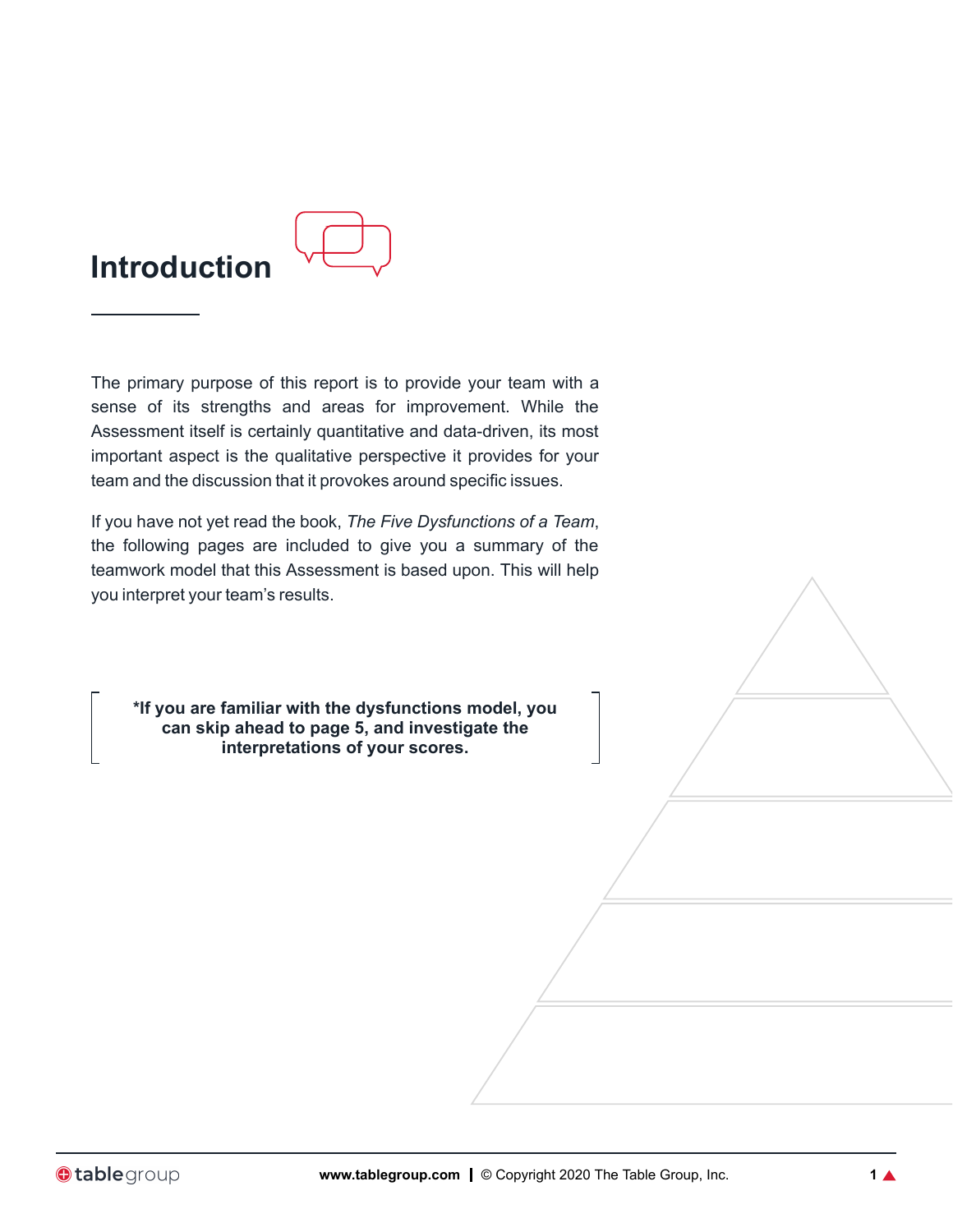

Like it or not, all teams are potentially dysfunctional. This is inevitable because they are made up of fallible, imperfect human beings. From the basketball court to the executive suite, politics and confusion are more the rule than the exception.

But the power of teamwork is great. The founder of a billion dollar company best expressed that power when he once said, "If you could get all the people in an organization rowing in the same direction, you could dominate any industry, in any market, against any competition, at any time."

Whenever a group of leaders hears this adage, they immediately nod their heads, but in a desperate sort of way. They seem to grasp the truth of it while simultaneously surrendering to the impossibility of actually making it happen.

Fortunately, the causes of dysfunction are both identifiable and curable. However, they don't die easily. Making a team functional and cohesive requires extraordinary levels of courage and discipline.

The following section provides an overview of the five behavioral challenges all teams must continuously work to avoid.

**Fortunately, the causes of dysfunction are both identifiable and curable. However, they don't die easily.** ⊕ **Making a team functional and cohesive requires extraordinary levels of courage and discipline.**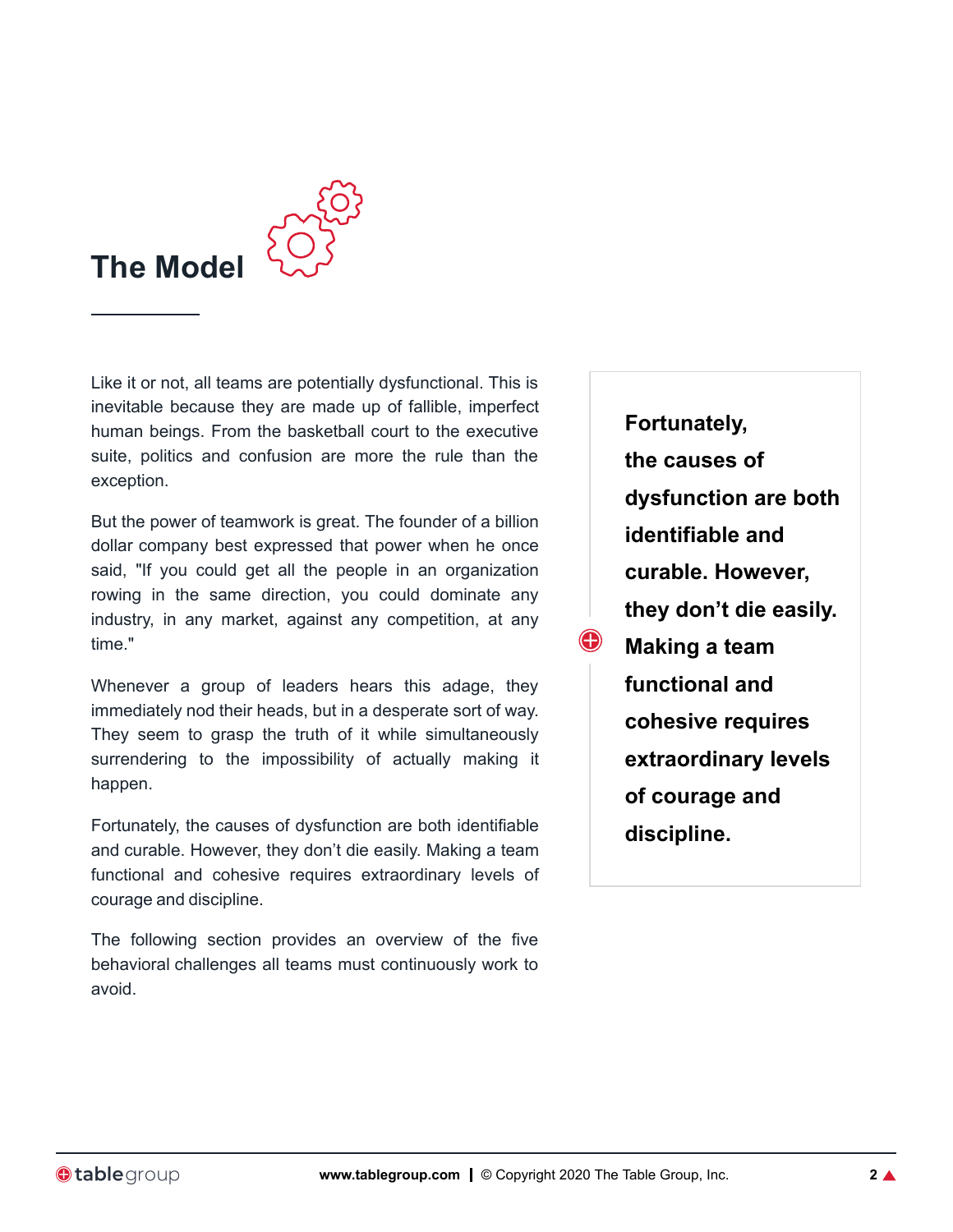### **The Five Dysfunctions**



#### **ABSENCE OF TRUST**

This occurs when team members are reluctant to be vulnerable with one another, and are thus unwilling to admit their mistakes, acknowledge their weaknesses or ask for help. Without a certain comfort level among team members, a foundation of trust is impossible.

#### **FEAR OF CONFLICT**

**DYSFUNCTION #2:**

Trust is critical because without it, teams are unlikely to engage in unfiltered, passionate debate about key issues. This creates two problems. First, stifling conflict actually increases the likelihood of destructive, back channel sniping. Second, it leads to sub-optimal decision-making because the team is not benefiting from the true ideas and perspectives of its members.



### **LACK OF COMMITMENT**

Without conflict, it is extremely difficult for team members to truly commit to decisions because they don't feel that they are part of the decision. This often creates an environment of ambiguity and confusion in an organization, leading to frustration among employees, especially top performers.



### **AVOIDANCE OF ACCOUNTABILITY**

When teams don't commit to a clear plan of action, peer-to-peer accountability suffers greatly. Even the most focused and driven individuals will hesitate to call their peers on counterproductive actions and behaviors if they believe those actions and behaviors were never agreed upon in the first place.



#### **INATTENTION TO RESULTS**

When team members are not holding one another accountable, they increase the likelihood that individual ego and recognition will become more important than collective team results. When this occurs, the business suffers and the team starts to unravel.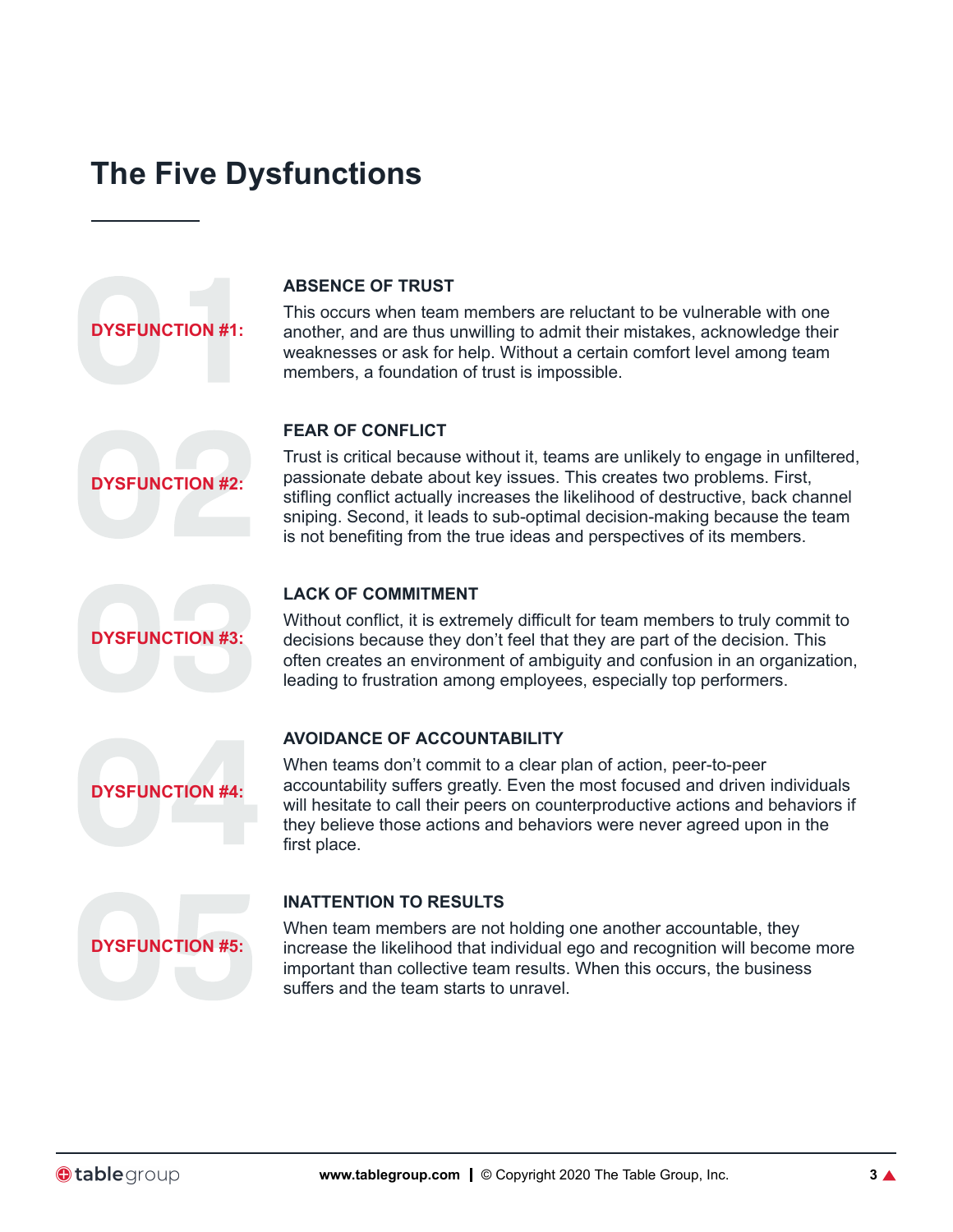

### **The Rewards**

Striving to create a functional, cohesive team is one of the few remaining competitive advantages available to any organization looking for a powerful point of differentiation.

Functional teams get more accomplished in less time than other teams because they avoid wasting time on the wrong issues and revisiting the same topics again and again. They also make higher quality decisions and stick to those decisions by eliminating politics and confusion among themselves and the people they lead. Finally, functional teams keep their best employees longer because "A" players rarely leave organizations where they are part of, or being led by, a cohesive team.

**Functional teams get more accomplished in less time than other teams because they avoid wasting time on the wrong issues and revisiting the same topics again and again.**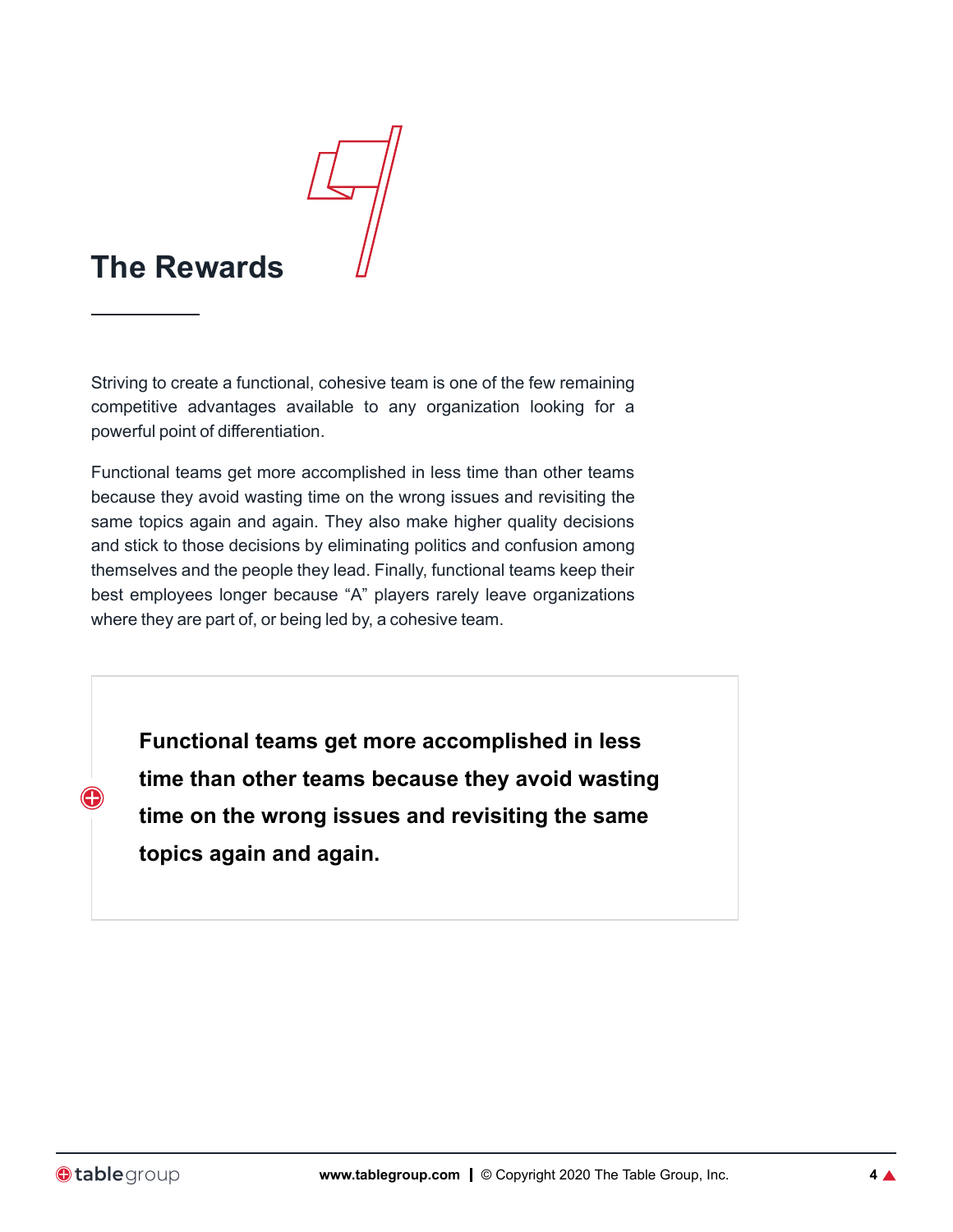### **Team Summary**

Your assessment scores indicate that results and commitment are likely areas of strength for your team, while trust is potentially an area for improvement, and accountability and conflict are areas of likely concern..

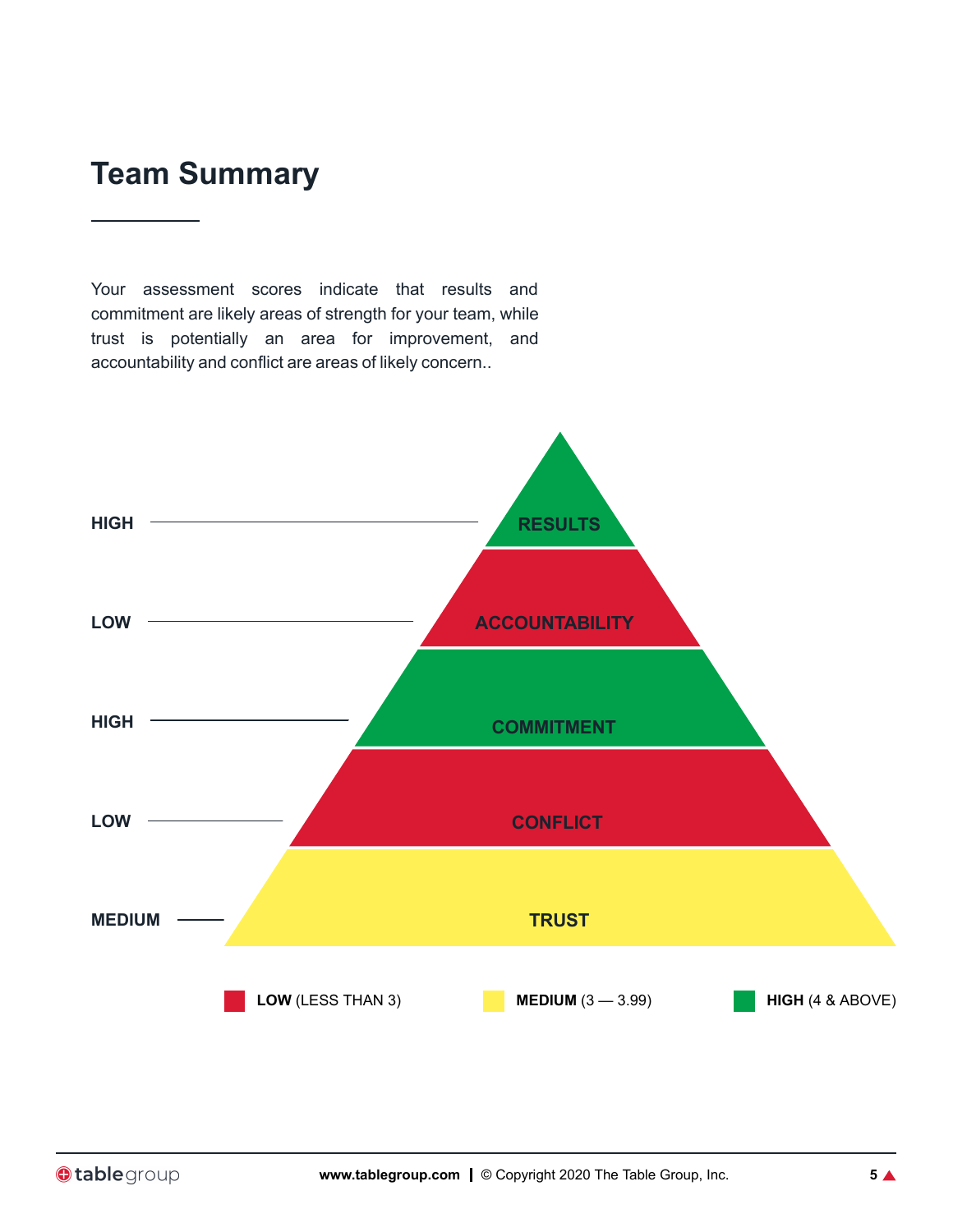### **The Five Behaviors**





### **TRUST**

Your score in this area was medium, which indicates that your team may need to get more comfortable being vulnerable and open with one another about individual strengths, weaknesses, mistakes and needs for help.



### **CONFLICT**

Your score in this area was low, which indicates that your team is not comfortable engaging in unfiltered discussion around important topics.



#### **COMMITMENT**

Your score in this area was high, which indicates that your team is able to buy-in to clear decisions leaving little room for ambiguity and second-guessing.



#### **ACCOUNTABILITY**

Your score in this area was low, which indicates that your team hesitates to confront one another about performance and behavioral concerns.

### **RESULTS**

Your score in this area was high, which indicates that your team values collective outcomes more than individual recognition and attainment of status.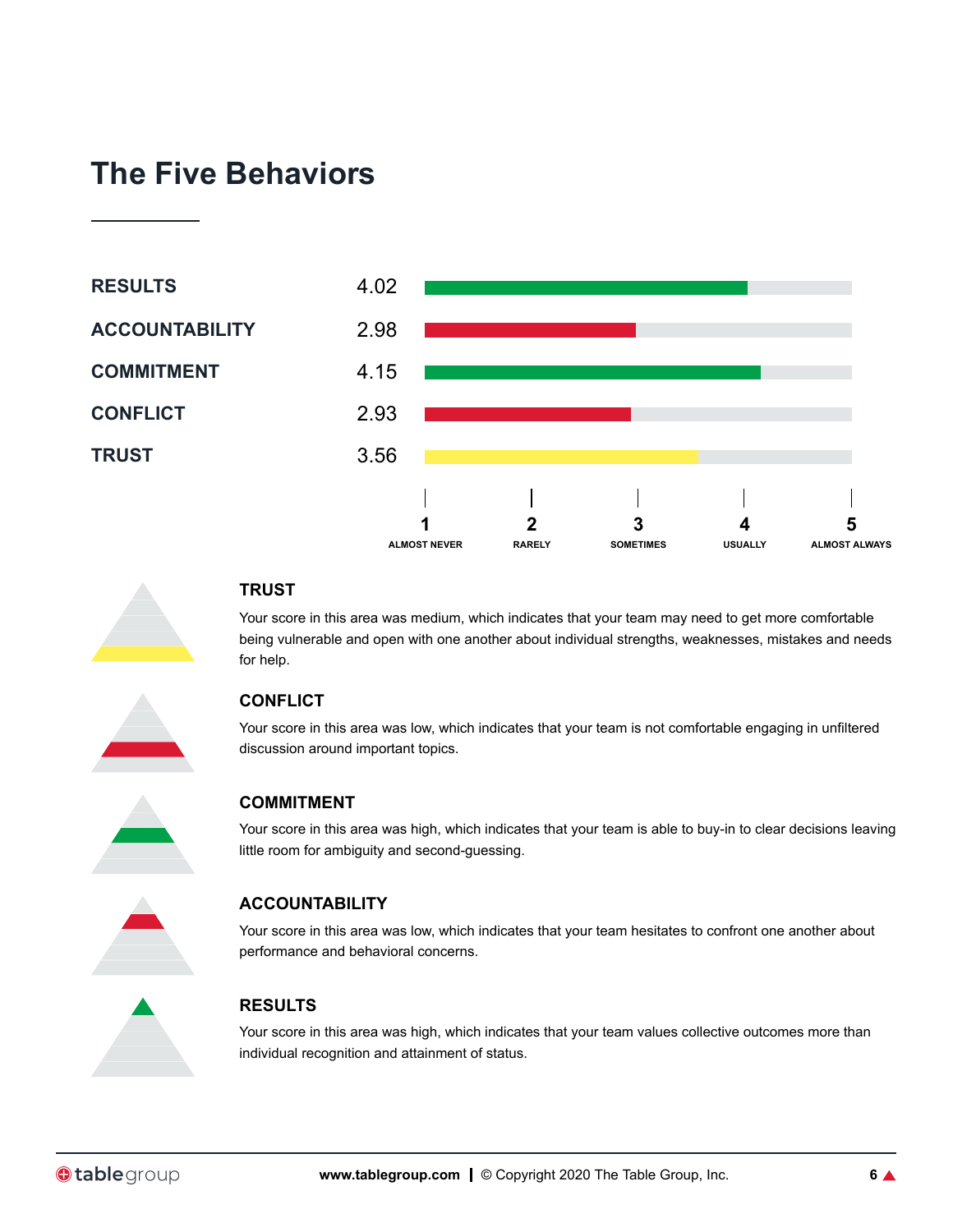### **The Strongest Areas**

The questions listed below represent the top 6 areas where your team scored highest relative to other questions. Understanding and continuing to leverage your team's strengths is as important as identifying and correcting its weaknesses. Please note that questions with an average score above a 4.50 are areas where your team scored particularly high.

### **24. The team is clear about its direction and priorities.**

**28. The team is aligned around common objectives.**

BEHAVIOR: **COMMITMENT** AND **AVG. SCORE: 4.38** 

**19. Team members end discussions with clear and specific resolutions and calls to action.**

| <b>BEHAVIOR: COMMITMENT</b> | <b>AVG. SCORE: 4.38</b> |
|-----------------------------|-------------------------|
|-----------------------------|-------------------------|

BEHAVIOR: **COMMITMENT** AND **AVG. SCORE: 4.50** 

### **09. The team has a reputation for consistently achieving its objectives.**

BEHAVIOR: **RESULTS** AVG. SCORE: **4.38**

**37. Team members support group decisions even if they initially disagreed.**

| <b>BEHAVIOR: COMMITMENT</b> | <b>AVG. SCORE: 4.13</b> |
|-----------------------------|-------------------------|
|                             |                         |

#### **30. Team members value collective success more than individual achievement.**

BEHAVIOR: **RESULTS** AND **AVG. SCORE: 4.13** 



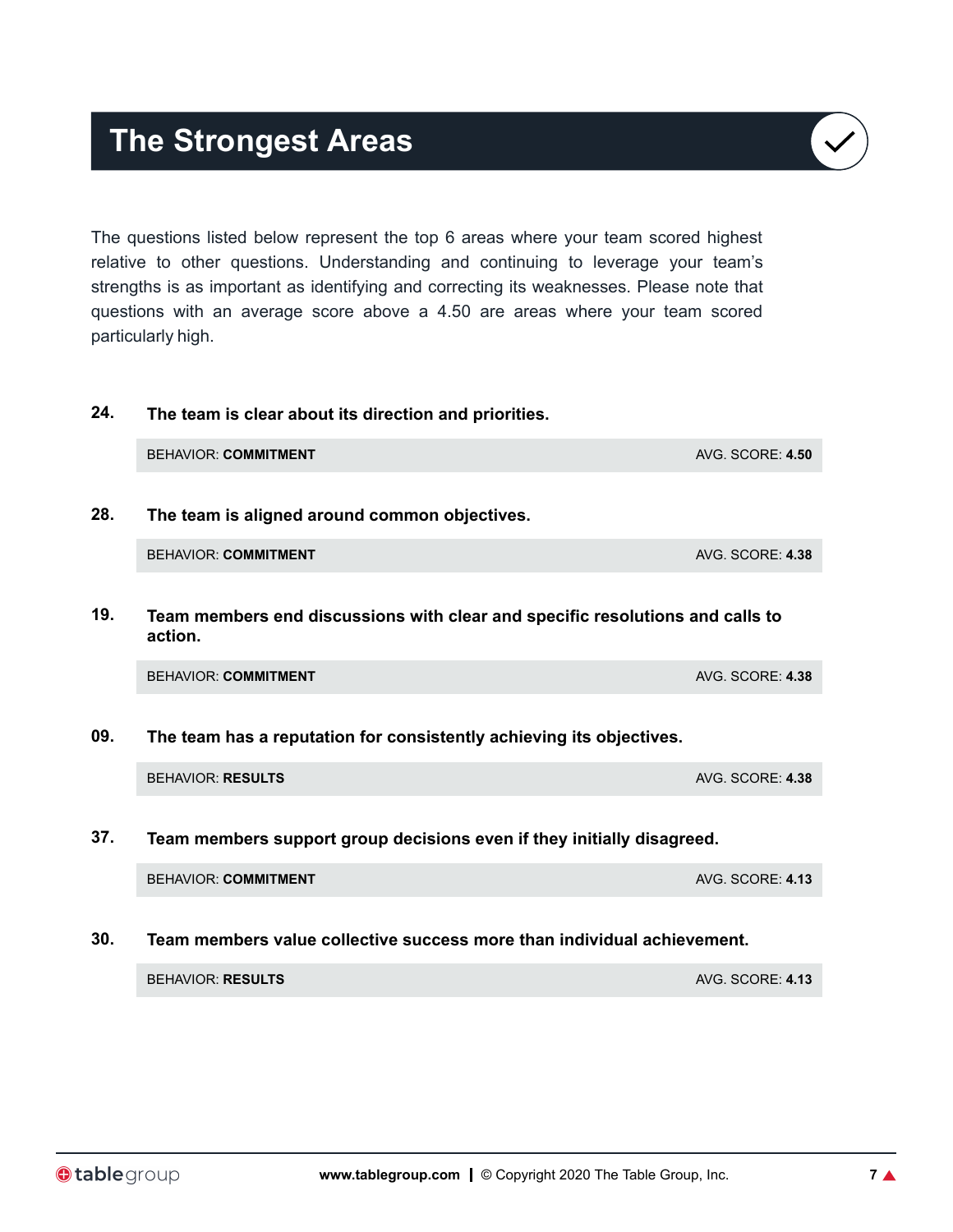**The Weakest Areas**

The questions listed below represent the bottom 8 areas where your team scored lowest relative to other questions. To improve the cohesiveness of your team, it is critical that you understand and address these areas. Please note that questions with an average score below a 3.00 are areas where your team scored particularly low.

**07. Team members voice their opinions even at the risk of causing disagreement.**

## BEHAVIOR: **CONFLICT** AVG. SCORE: **2.00 23. Team members communicate unpopular opinions to the group.** BEHAVIOR: **CONFLICT** AVG. SCORE: **2.50 08. Team members point out one another's behaviors that hold the team back.** BEHAVIOR: **ACCOUNTABILITY** AND **AVG. SCORE: 2.50 26. All members of this team are held to the same high standards.** BEHAVIOR: **ACCOUNTABILITY** AVG. SCORE: **2.75 02. Team members are passionate and unguarded in their discussion of issues.** BEHAVIOR: **CONFLICT** AVG. SCORE: **2.88 12. During discussions, team members challenge one another about how they arrived**

**at their conclusions and opinions.** BEHAVIOR: **CONFLICT** AVG. SCORE: **2.88**

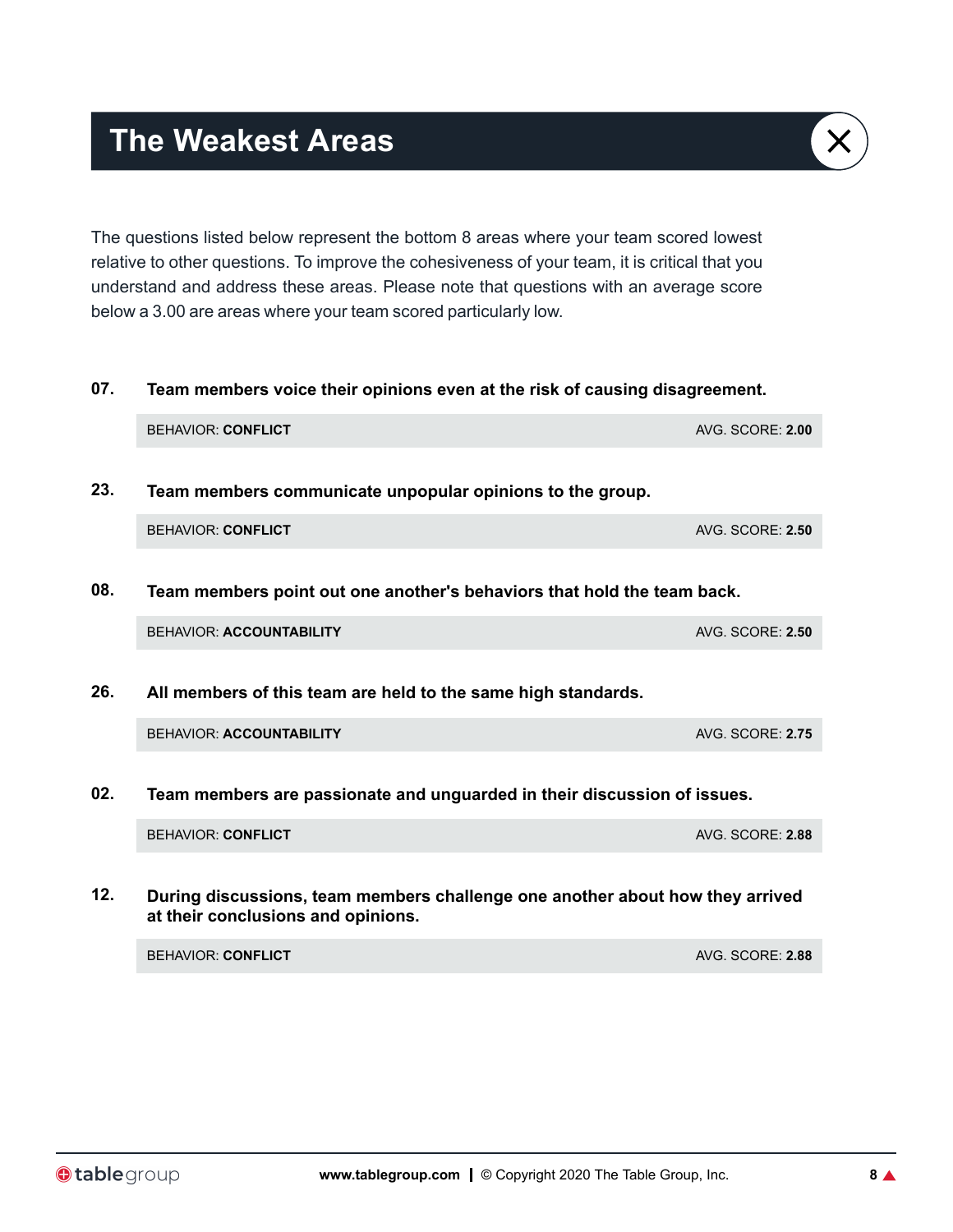**01. Team members admit their mistakes.**

BEHAVIOR: **TRUST AVG. SCORE: 2.88** 

**20. Team members question one another about their current approaches and methods.**

BEHAVIOR: **ACCOUNTABILITY** AVG. SCORE: **2.88**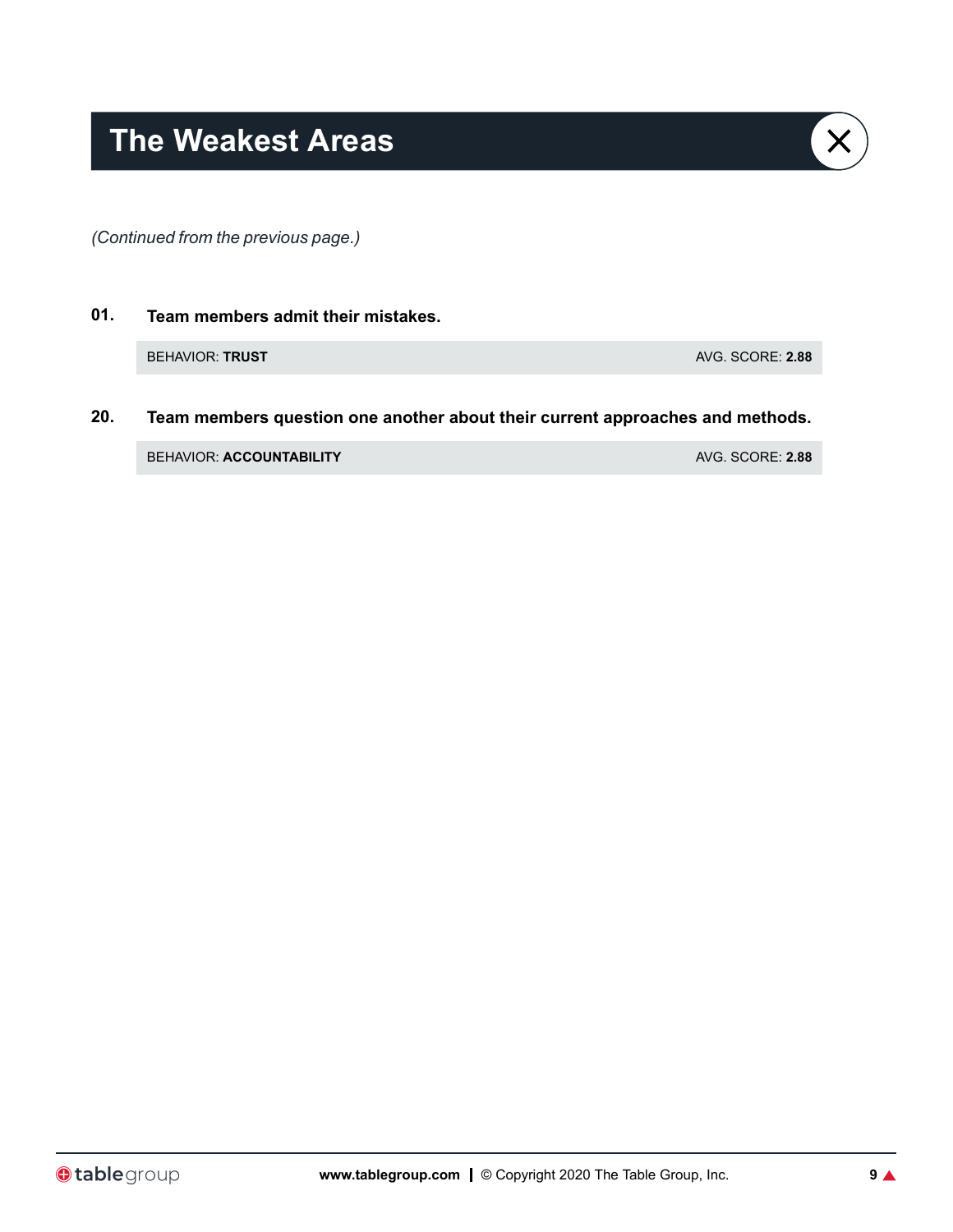### **Areas of Key Differences**

The questions listed below represent the areas where your team members' scores differed from each other in a significant manner. Each question indicates an area that needs to be better understood across the team. The numbers below each question identify the distribution of responses within the team. If there are no questions listed below, each member of your team answered consistently.

### **26. All members of this team are held to the same high standards.**

Number of team members in each category:



**15. Team members willingly make sacrifices in their areas for the good of the team.** Number of team members in each category:

|     |                                                           |               |                  | Δ              |                         |  |
|-----|-----------------------------------------------------------|---------------|------------------|----------------|-------------------------|--|
|     | <b>ALMOST NEVER</b>                                       | <b>RARELY</b> | <b>SOMETIMES</b> | <b>USUALLY</b> | <b>ALMOST ALWAYS</b>    |  |
|     | <b>BEHAVIOR: RESULTS</b>                                  |               |                  |                | <b>AVG. SCORE: 4.00</b> |  |
| 23. | Team members communicate unpopular opinions to the group. |               |                  |                |                         |  |

Number of team members in each category:



I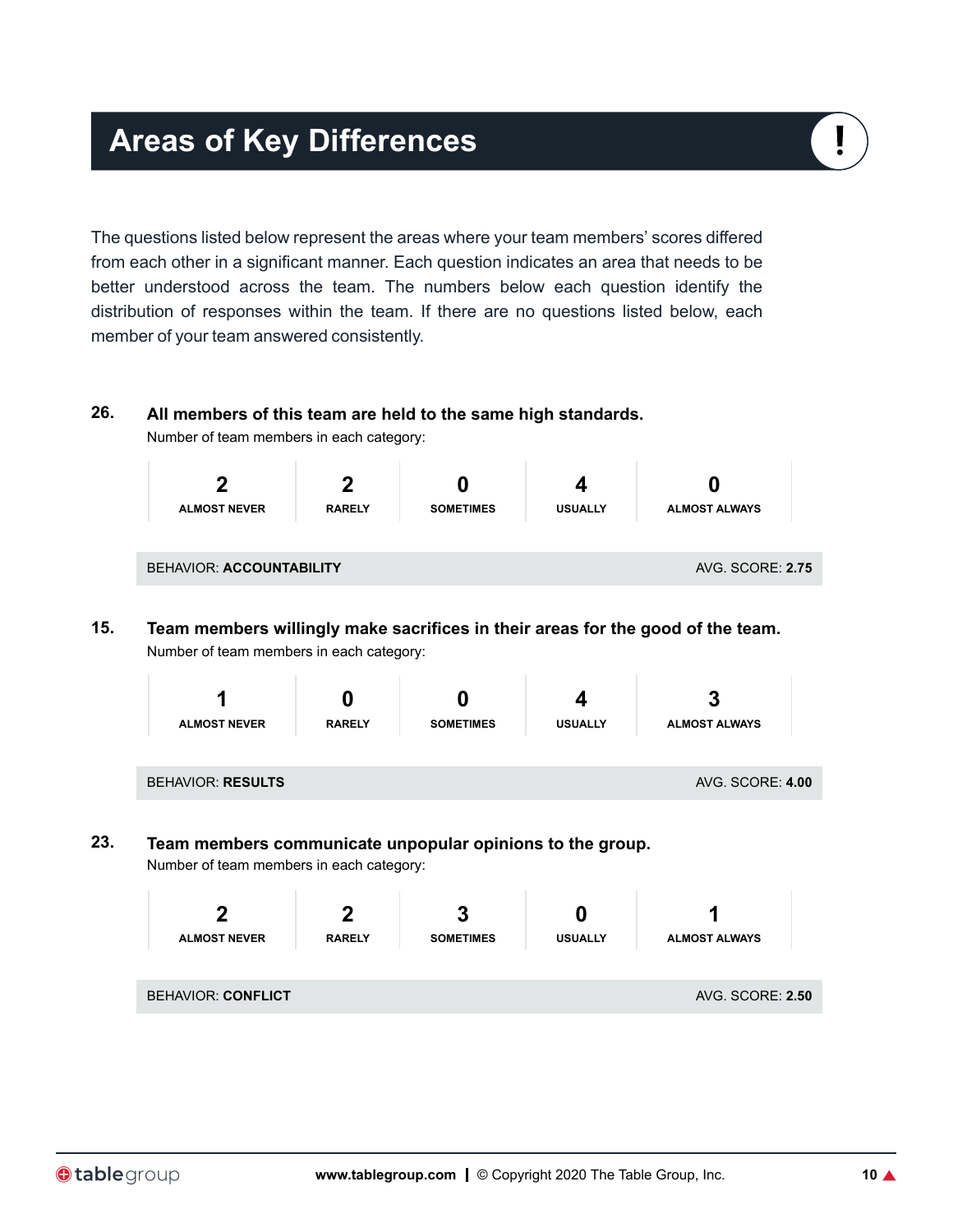

- **01. Team members admit their mistakes.** Number of team members in each category: **1 ALMOST NEVER 2 RARELY 3 SOMETIMES 1 USUALLY 1 ALMOST ALWAYS** BEHAVIOR: **TRUST** AVG. SCORE: 2.88 **21. The team ensures that members feel pressure from their peers and the expectation**
- **to perform.**

Number of team members in each category:

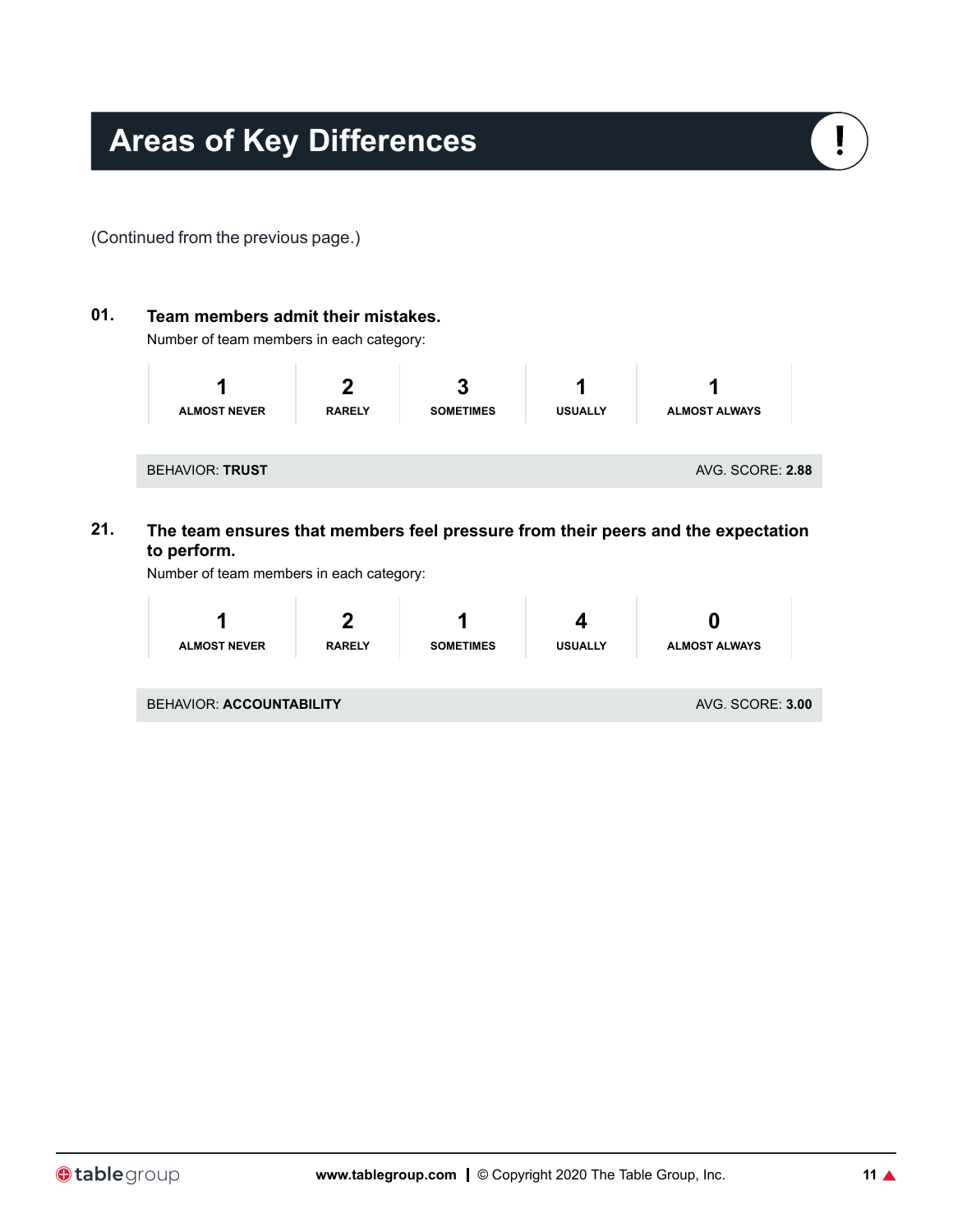

The Five Dysfunctions of a Team model is the foundation for building cohesive and effective teams. However, the expression of these behaviors **can vary from team to team depending on the team's unique culture.** This section is intended to help tee up conversations to help your team overcome the five dysfunctions.

### **BUILDING TRUST WHAT IS NEEDED TO BUILD TRUST?**

As part of the assessment, you and your team members were asked to identify specific areas to build more trust. The number of team members who selected each response appears below. You and your team members had the option to select all that apply.

### **There would be more trust on our team if people:**

- **5** Readily apologized
- **5** Shared professional failures and successes
- **4** Spent more time together
- **4** Understood each other's working styles
- **4** Were more forthright with information
- **4** Reduced the amount of gossiping
- **4** Got to know each other on a personal level
- **3** Admitted their mistakes
- **2** Let go of grudges
- **0** Would give credit where credit is due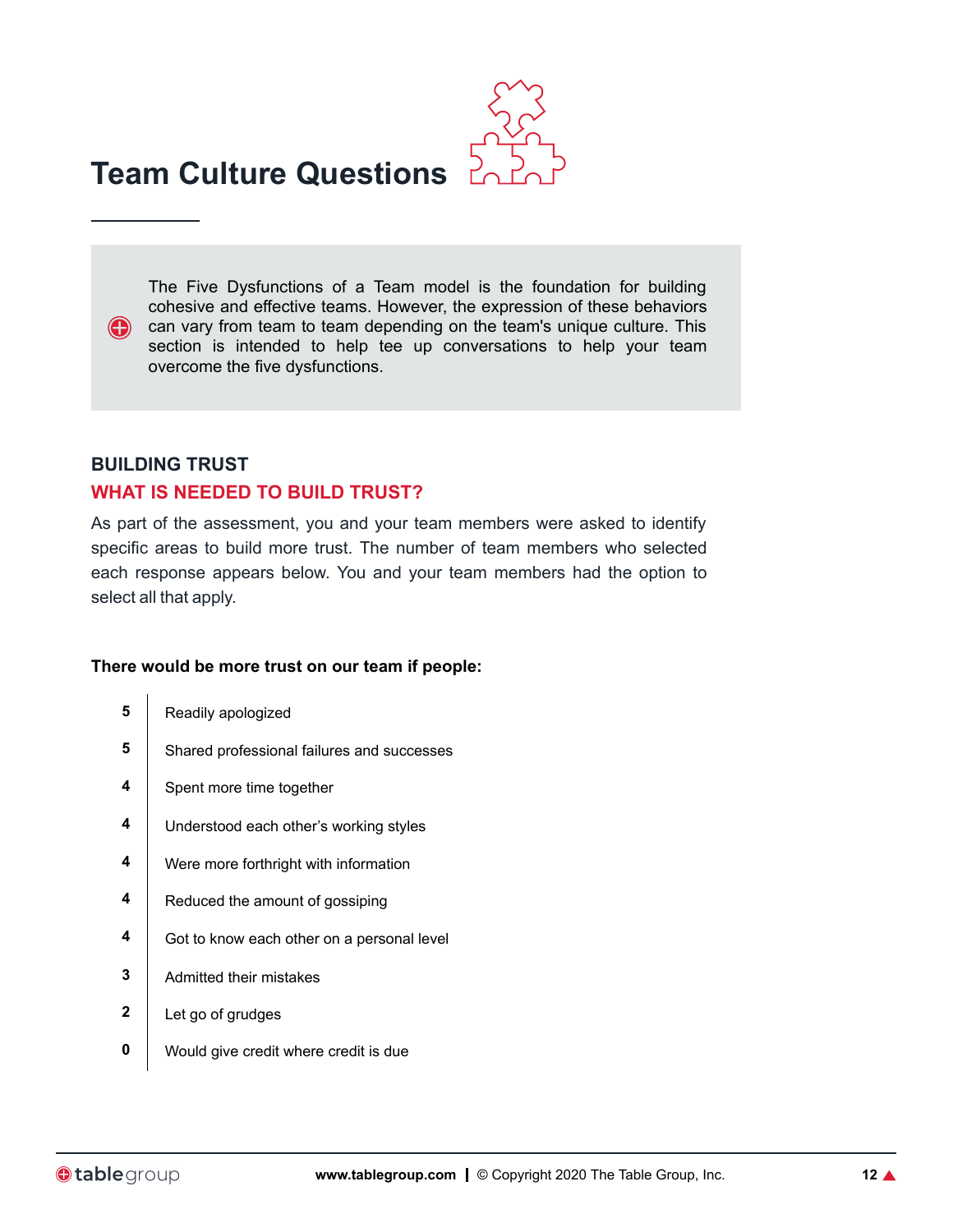

### **MASTERING CONFLICT**

### **WHAT IS ACCEPTABLE BEHAVIOR DURING CONFLICT?**

As part of the assessment, you and your team members were asked whether certain behaviors or actions are acceptable while engaging in conflict and how many of you display them at work.

| <b>RESPONSE TO CONFLICT:</b>                                                 | <b>UNACCEPTABLE</b> | <b>TOLERABLE</b> | <b>PERFECTLY</b><br><b>ACCEPTABLE</b> | # OF TEAM MEMBERS WHO ADMIT THEY<br><b>DO THIS AT WORK</b> |
|------------------------------------------------------------------------------|---------------------|------------------|---------------------------------------|------------------------------------------------------------|
| Avoiding someone when you're angry                                           | 5                   | $\mathbf{2}$     | 1                                     | 7                                                          |
| Excluding other team members from difficult<br>conversations                 | 5                   | $\mathbf 0$      | 3                                     | 3                                                          |
| Being outwardly emotional                                                    | 4                   | 4                | 0                                     | 5                                                          |
| Raising your voice when you get passionate                                   | 3                   | 3                | $\mathbf{2}$                          | 4                                                          |
| Using strong language when you're upset                                      | $\mathbf{2}$        | $\mathbf{2}$     | 4                                     | 5                                                          |
| Going beyond the meeting end time to resolve<br>an issue                     |                     | 4                | 3                                     | 6                                                          |
| Expressing anger through indirect actions<br>rather than voicing it directly |                     | 1                | 6                                     | 4                                                          |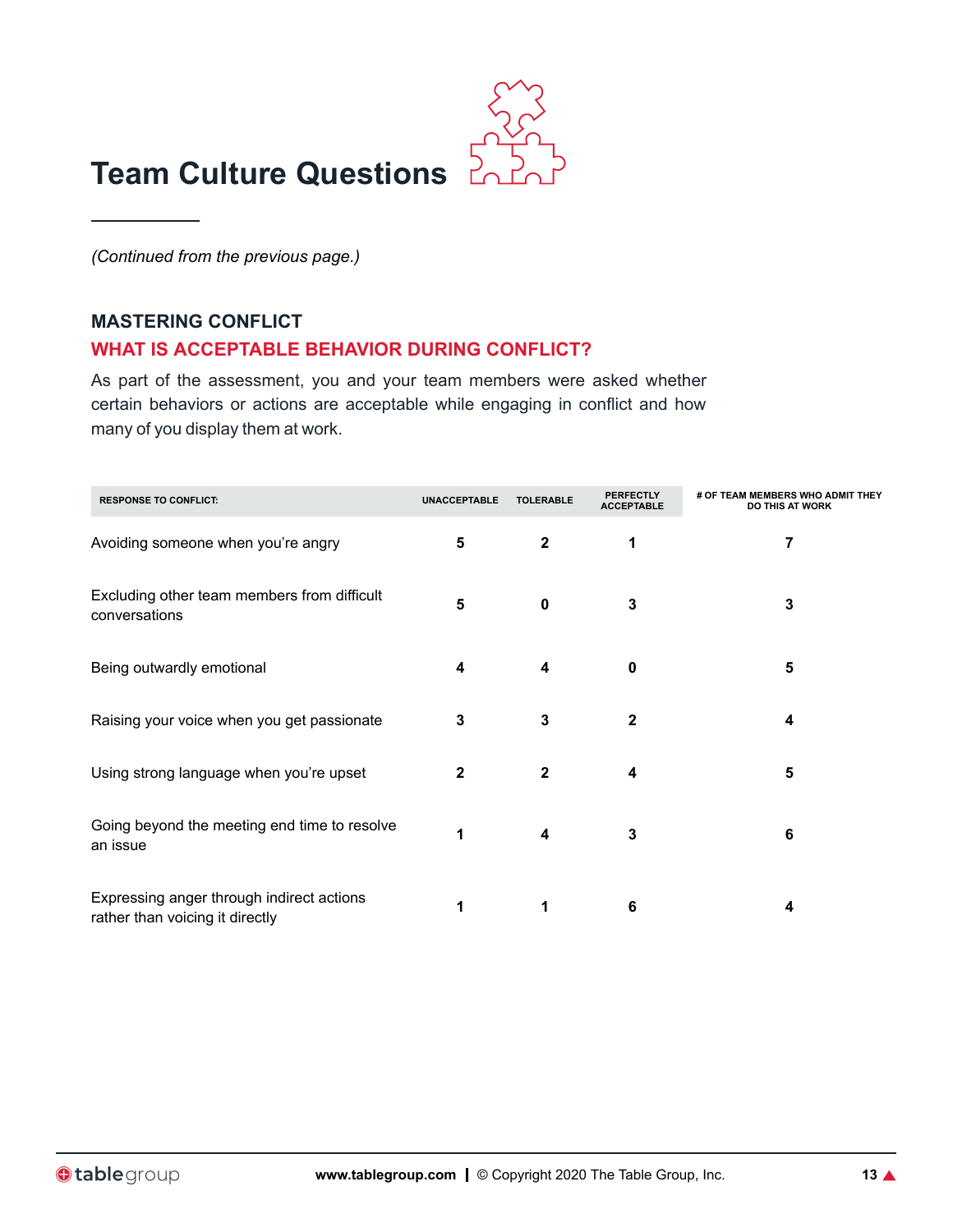

### **ACHIEVING COMMITMENT**

### **WHAT PREVENTS TEAM MEMBERS FROM COMMITTING TO DECISIONS?**

As part of the assessment, you and your team members had an opportunity to identify reasons that could be contributing to the lack of commitment. The number of team members who selected each option appears next to the corresponding bar. You and your team members had the option to select all that apply.

#### **I sometimes don't buy-in to the team's decisions because:**

We are not clear about priorities

|                                            | 4 OUT OF 8 |
|--------------------------------------------|------------|
|                                            |            |
| I don't trust my team to follow through    |            |
|                                            | 4 OUT OF 8 |
|                                            |            |
| I don't have all the information           |            |
|                                            |            |
|                                            | 4 OUT OF 8 |
|                                            |            |
| There is not enough time during meetings   |            |
|                                            | 2 OUT OF 8 |
|                                            |            |
| Decisions are counter to my personal goals |            |
|                                            |            |
|                                            | 2 OUT OF 8 |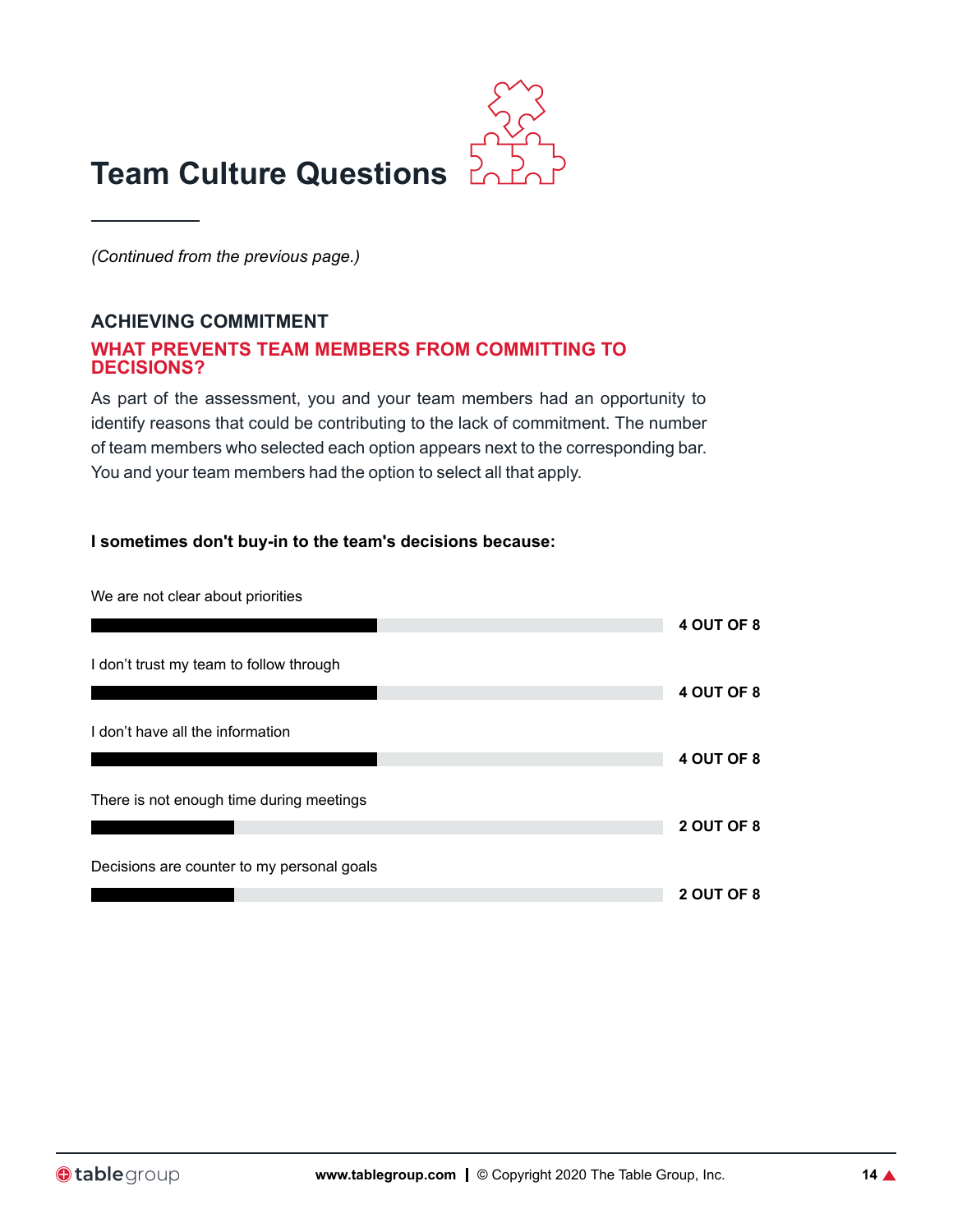

### **EMBRACING ACCOUNTABILITY**

### **WHAT WOULD IMPROVE YOUR TEAM'S ABILITY TO HOLD ONE ANOTHER ACCOUNTABLE?**

As part of the assessment, you and your team members had an opportunity to identify areas where it would be possible to hold one another accountable more. The number of team members who selected each response appears below. You and your team members had the option to select all that apply.

### **Our ability to hold one another accountable could improve if we challenged one another to:**

- **5** Address missed deadlines immediately
- **4** Have clearer priorities and goals
- **4** Have more productive meetings
- **4** Give one another feedback
- **3** Spend more time together
- **3** Publicly share goals
- **3** Be more direct
- **3** Follow through on personal commitments
- **3** Call one another on unproductive behaviors
- **2** Review progress against goals during team meetings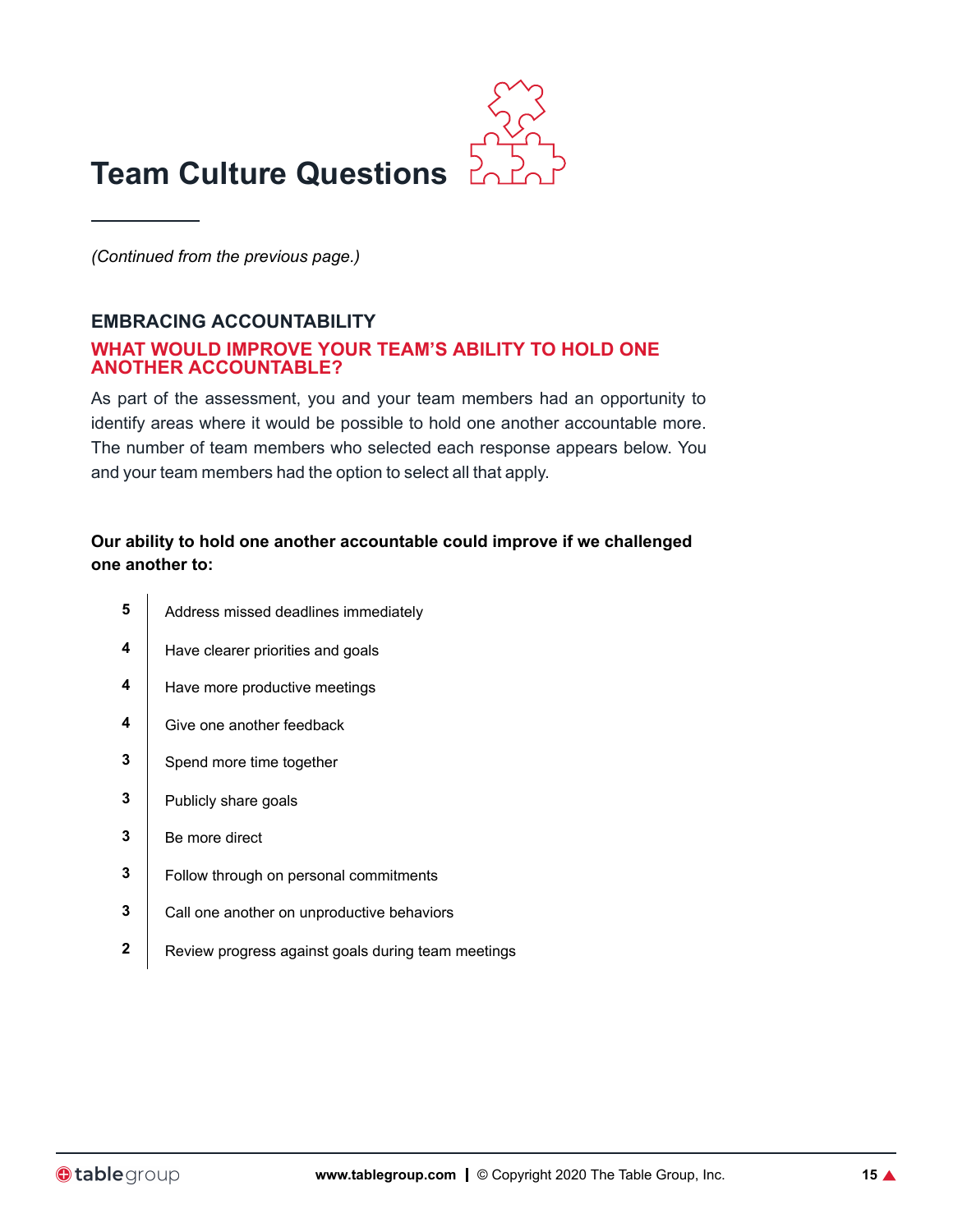

### **FOCUSING ON RESULTS WHAT IS NEEDED TO FOCUS ON RESULTS?**

As part of the assessment, you and your team members had an opportunity to identify what you believe might be a distraction from achieving results. The number of team members who selected each option appears next to the corresponding bar. You and your team members had the option to select all that apply.

### **Some distractions that keep us from focusing on results are:**

Vague or shifting goals

|                                                  | 6 OUT OF 8 |
|--------------------------------------------------|------------|
| More emphasis on personal goals than team goals  |            |
|                                                  | 4 OUT OF 8 |
| Lack of shared rewards                           |            |
|                                                  | 4 OUT OF 8 |
| Lack of drive and urgency                        |            |
|                                                  | 3 OUT OF 8 |
| Insufficient/ineffective processes and structure |            |
|                                                  | 3 OUT OF 8 |
| Emphasis on career status or progression         |            |
|                                                  | 3 OUT OF 8 |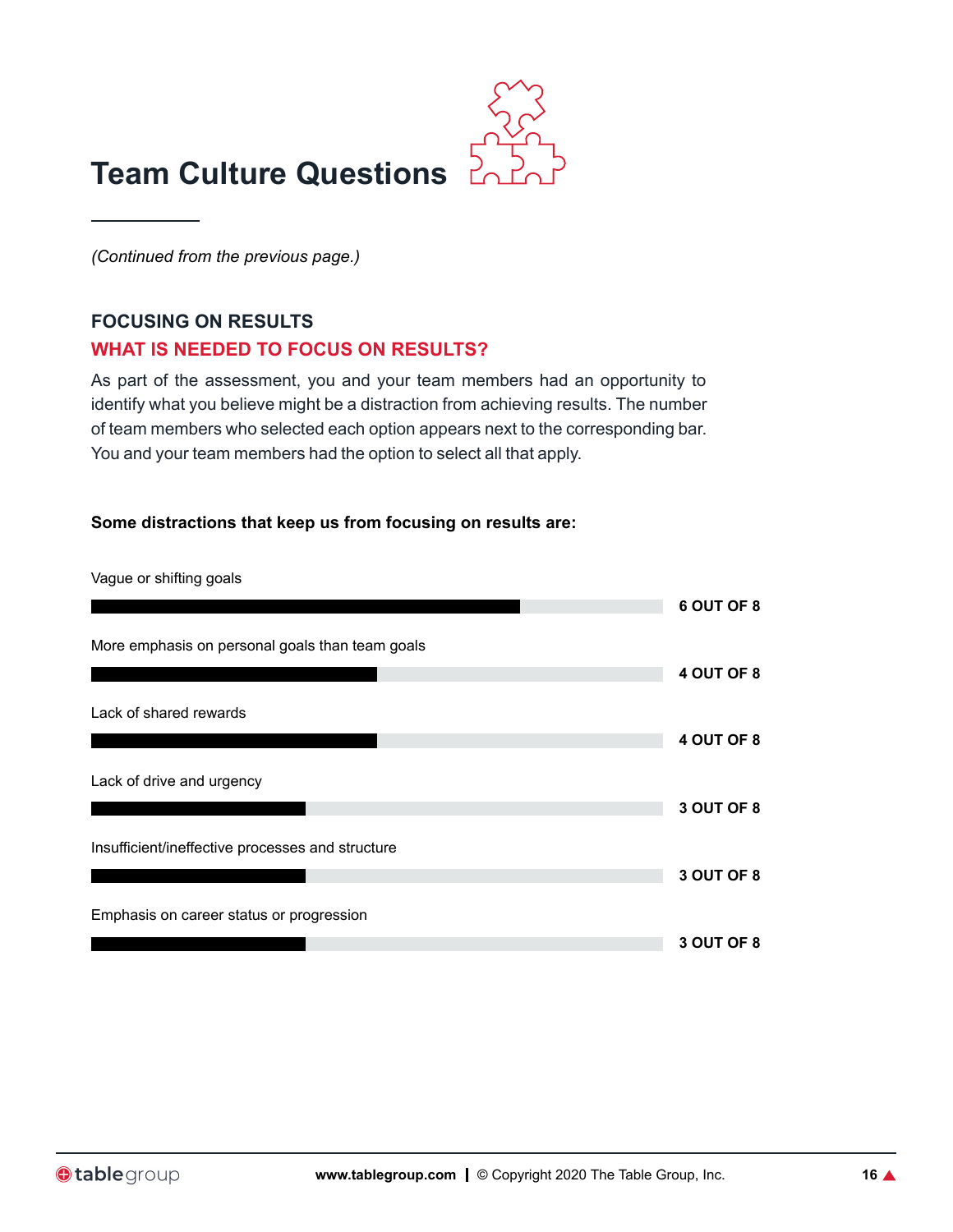### **Trust**



### **YOUR TEAM'S AVERAGE SCORE: 3.56**

While your team scored medium in trust, it is recommended that you consider using many of the suggestions in the 'Tips & Exercises' section of this report. Please note that by increasing your trust score, your team will have more success in overcoming the other dysfunctions.

**01. Team members admit their mistakes.**

|     |                     |                                                           |                  |                                                                                 | 2.88                 |
|-----|---------------------|-----------------------------------------------------------|------------------|---------------------------------------------------------------------------------|----------------------|
| 06. |                     | Team members acknowledge their weaknesses to one another. |                  |                                                                                 |                      |
|     |                     |                                                           |                  |                                                                                 | 3.75                 |
| 10. |                     | Team members ask for help without hesitation.             |                  |                                                                                 |                      |
|     |                     |                                                           |                  |                                                                                 | 3.75                 |
| 13. |                     |                                                           |                  | Team members ask one another for input regarding their areas of responsibility. |                      |
|     |                     |                                                           |                  |                                                                                 | 3.75                 |
| 17. |                     |                                                           |                  | Team members acknowledge and tap into one another's skills and expertise.       |                      |
|     |                     |                                                           |                  |                                                                                 | 4.00                 |
| 22. |                     | Team members willingly apologize to one another.          |                  |                                                                                 |                      |
|     |                     |                                                           |                  |                                                                                 | 3.25                 |
| 31. |                     | Team members are unguarded and genuine with one another.  |                  |                                                                                 |                      |
|     |                     |                                                           |                  |                                                                                 | 3.63                 |
| 32. |                     |                                                           |                  | Team members can comfortably discuss their personal lives with one another.     |                      |
|     |                     |                                                           |                  |                                                                                 | 3.50                 |
|     |                     |                                                           |                  |                                                                                 |                      |
|     |                     |                                                           |                  |                                                                                 |                      |
|     |                     |                                                           |                  |                                                                                 | 5                    |
|     | <b>ALMOST NEVER</b> | <b>RARELY</b>                                             | <b>SOMETIMES</b> | <b>USUALLY</b>                                                                  | <b>ALMOST ALWAYS</b> |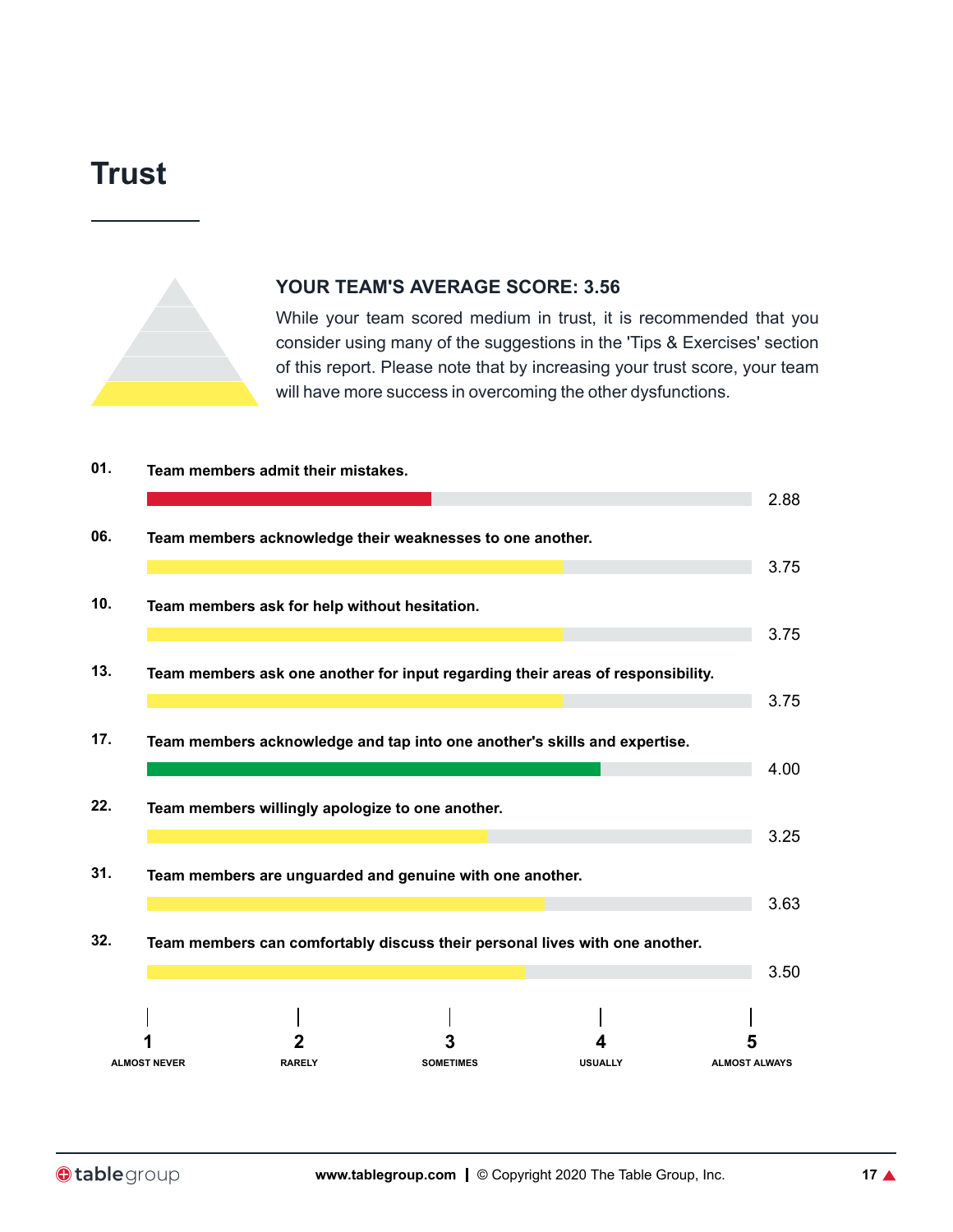### **Conflict**



### **YOUR TEAM'S AVERAGE SCORE: 2.93**

Because your team scored low in conflict, it is recommended that you consider using many of the suggestions in the 'Tips & Exercises' section of this report.

| 02. | Team members are passionate and unguarded in their discussion of issues.                                            |                  |                | 2.88                 |
|-----|---------------------------------------------------------------------------------------------------------------------|------------------|----------------|----------------------|
| 04. | Team meetings are interesting and compelling (not boring).                                                          |                  |                |                      |
|     |                                                                                                                     |                  |                | 3.13                 |
| 05. | During team meetings, the most important—and difficult—issues are discussed.                                        |                  |                | 3.00                 |
| 07. | Team members voice their opinions even at the risk of causing disagreement.                                         |                  |                |                      |
|     |                                                                                                                     |                  |                | 2.00                 |
| 12. | During discussions, team members challenge one another about how they arrived at their conclusions<br>and opinions. |                  |                |                      |
|     |                                                                                                                     |                  |                | 2.88                 |
| 18. | Team members solicit one another's opinions during meetings.                                                        |                  |                | 3.63                 |
| 23. | Team members communicate unpopular opinions to the group.                                                           |                  |                |                      |
|     |                                                                                                                     |                  |                | 2.50                 |
| 27. | When conflict occurs, the team confronts and deals with the issue before moving to another subject.                 |                  |                | 3.38                 |
|     |                                                                                                                     |                  |                |                      |
|     |                                                                                                                     |                  |                |                      |
|     | <b>ALMOST NEVER</b><br><b>RARELY</b>                                                                                | <b>SOMETIMES</b> | <b>USUALLY</b> | <b>ALMOST ALWAYS</b> |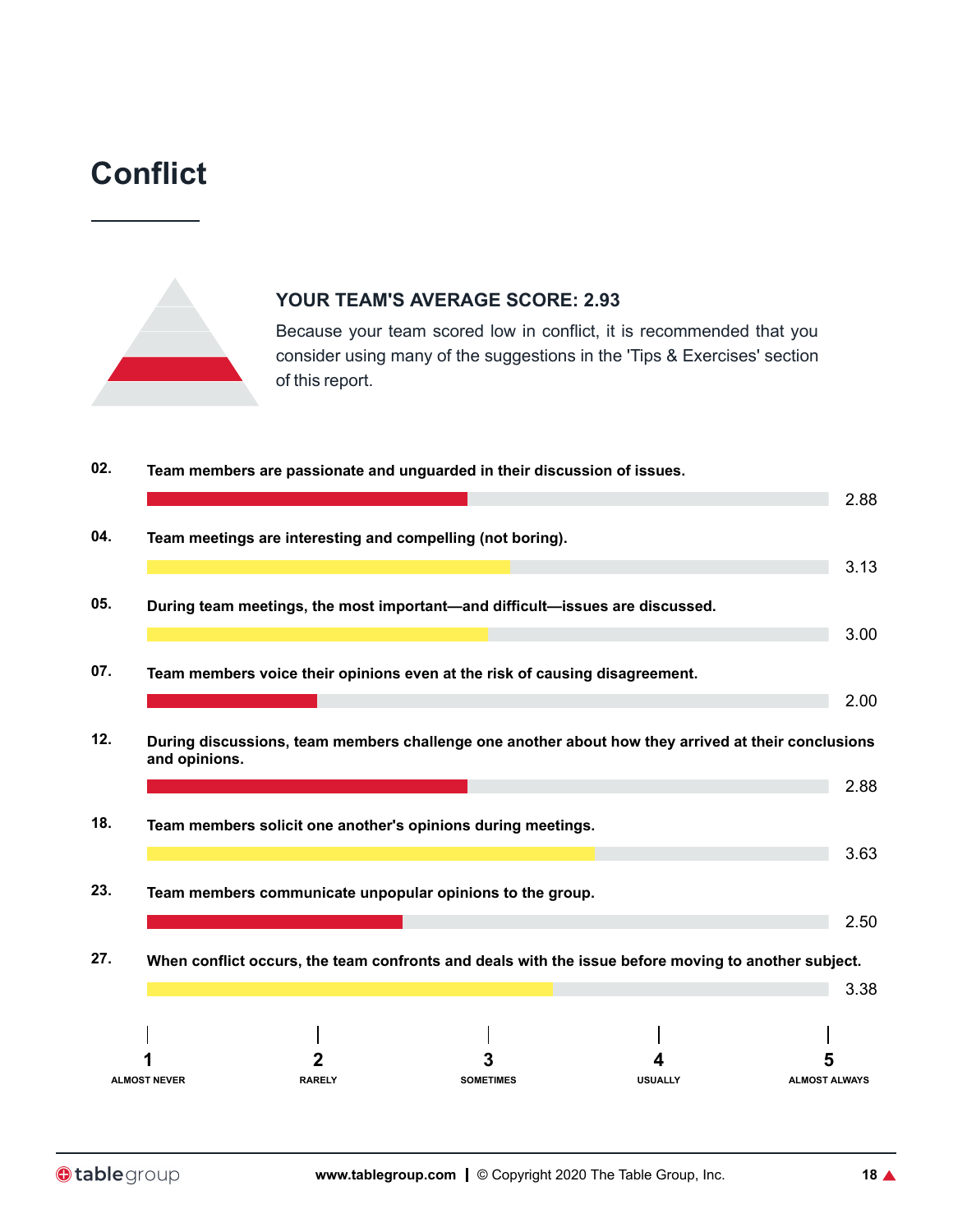### **Commitment**



### **YOUR TEAM'S AVERAGE SCORE: 4.15**

Though your team scored high in commitment, it is recommended that you consider one or more of the exercises in the 'Tips & Exercises' section of this report to maintain current levels.

**11. Team members leave meetings confident that everyone is committed to the decisions that were agreed upon.**

| 19. |                     |                                                       | Team members end discussions with clear and specific resolutions and calls to action. |                |                      |
|-----|---------------------|-------------------------------------------------------|---------------------------------------------------------------------------------------|----------------|----------------------|
| 24. |                     | The team is clear about its direction and priorities. |                                                                                       |                | 4.38                 |
|     |                     |                                                       |                                                                                       |                | 4.50                 |
| 28. |                     | The team is aligned around common objectives.         |                                                                                       |                | 4.38                 |
| 29. |                     |                                                       | The team is decisive, even when perfect information is not available.                 |                |                      |
|     |                     |                                                       |                                                                                       |                | 3.75                 |
| 33. |                     | The team sticks to decisions.                         |                                                                                       |                | 4.00                 |
| 37. |                     |                                                       | Team members support group decisions even if they initially disagreed.                |                |                      |
|     |                     |                                                       |                                                                                       |                | 4.13                 |
|     |                     |                                                       |                                                                                       |                |                      |
|     | <b>ALMOST NEVER</b> | <b>RARELY</b>                                         | <b>SOMETIMES</b>                                                                      | <b>USUALLY</b> | <b>ALMOST ALWAYS</b> |

3.88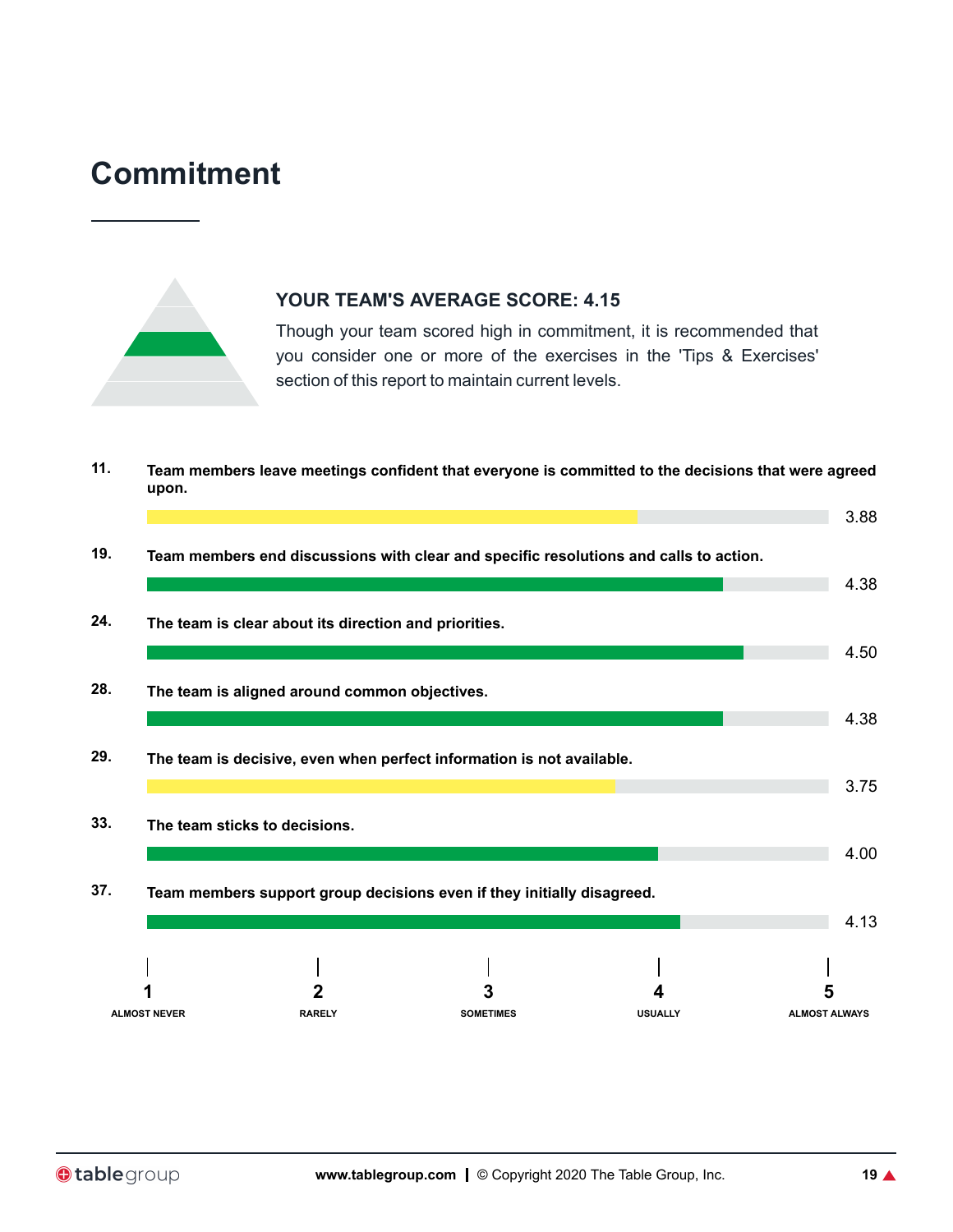### **Accountability**



### **YOUR TEAM'S AVERAGE SCORE: 2.98**

Because your team scored low in accountability, it is recommended that you consider using many of the suggestions in the 'Tips & Exercises' section of this report.

| 08. |                     | Team members point out one another's behaviors that hold the team back. |                  |                                                                                                      |                      |
|-----|---------------------|-------------------------------------------------------------------------|------------------|------------------------------------------------------------------------------------------------------|----------------------|
|     |                     |                                                                         |                  |                                                                                                      | 2.50                 |
| 16. |                     |                                                                         |                  | Team members are quick to confront peers about problems in their respective areas of responsibility. |                      |
|     |                     |                                                                         |                  |                                                                                                      | 3.00                 |
| 20. |                     |                                                                         |                  | Team members question one another about their current approaches and methods.                        |                      |
|     |                     |                                                                         |                  |                                                                                                      | 2.88                 |
| 21. |                     |                                                                         |                  | The team ensures that members feel pressure from their peers and the expectation to perform.         |                      |
|     |                     |                                                                         |                  |                                                                                                      | 3.00                 |
| 26. |                     | All members of this team are held to the same high standards.           |                  |                                                                                                      |                      |
|     |                     |                                                                         |                  |                                                                                                      | 2.75                 |
| 34. |                     |                                                                         |                  | Team members consistently follow through on promises and commitments.                                |                      |
|     |                     |                                                                         |                  |                                                                                                      | 3.63                 |
| 35. |                     | Team members offer unprovoked, constructive feedback to one another.    |                  |                                                                                                      |                      |
|     |                     |                                                                         |                  |                                                                                                      | 3.13                 |
|     |                     |                                                                         |                  |                                                                                                      |                      |
|     |                     |                                                                         |                  |                                                                                                      | 5                    |
|     | <b>ALMOST NEVER</b> | <b>RARELY</b>                                                           | <b>SOMETIMES</b> | <b>USUALLY</b>                                                                                       | <b>ALMOST ALWAYS</b> |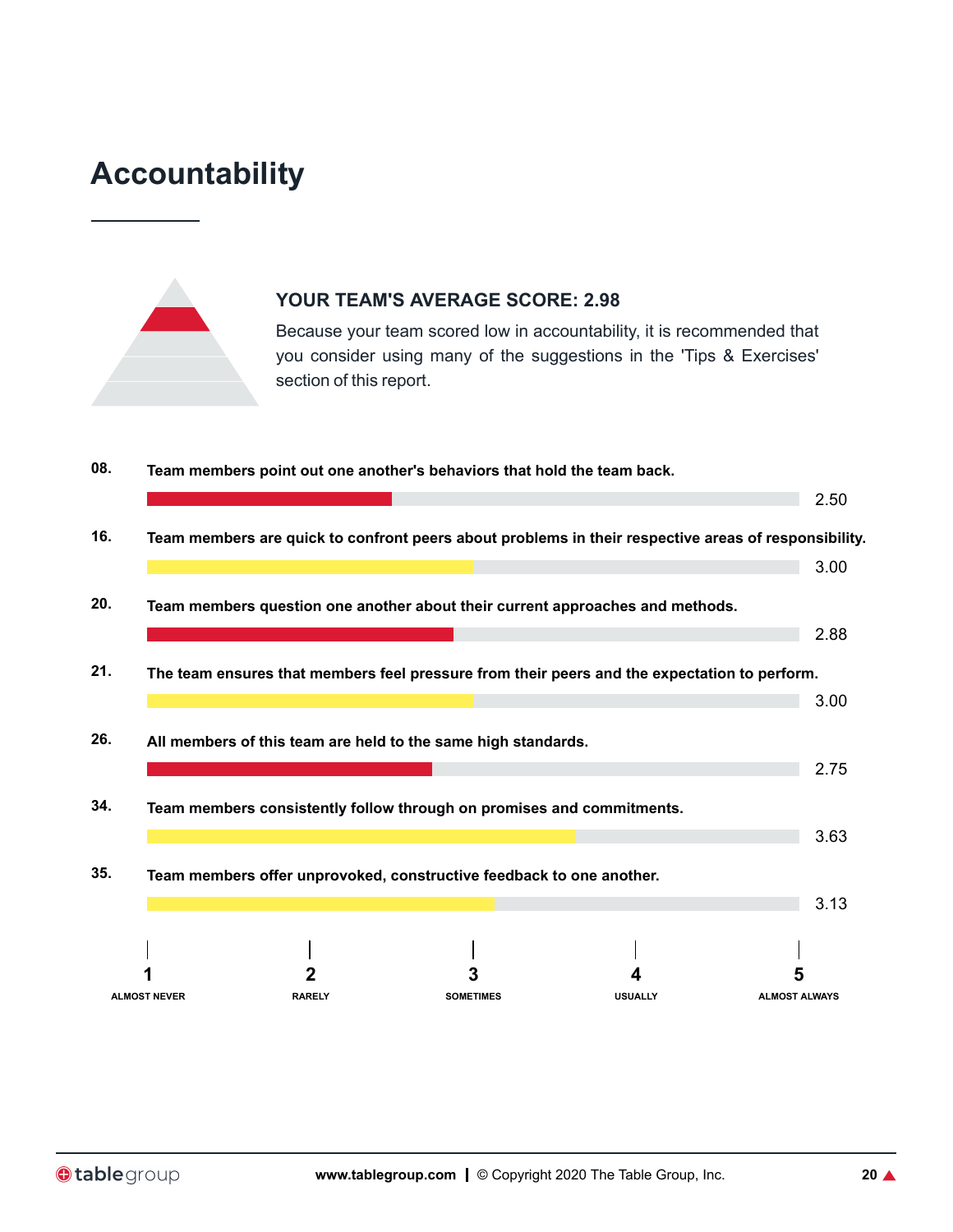### **Results**



### **YOUR TEAM'S AVERAGE SCORE: 4.02**

Though your team scored high in results, it is recommended that you consider one or more of the exercises in the 'Tips & Exercises' section of this report to maintain current levels.

**03. Team members are quick to point out the contributions and achievements of others.**

| 09. |                         |               | The team has a reputation for consistently achieving its objectives.                                  |                |                      |
|-----|-------------------------|---------------|-------------------------------------------------------------------------------------------------------|----------------|----------------------|
|     |                         |               |                                                                                                       |                | 4.38                 |
| 14. | the team's performance. |               | When the team fails to achieve collective goals, each member takes personal responsibility to improve |                |                      |
|     |                         |               |                                                                                                       |                | 3.88                 |
| 15. |                         |               | Team members willingly make sacrifices in their areas for the good of the team.                       |                |                      |
|     |                         |               |                                                                                                       |                | 4.00                 |
| 25. |                         |               | Team members are humble regarding their own contributions to the team.                                |                |                      |
|     |                         |               |                                                                                                       |                | 3.88                 |
| 30. |                         |               | Team members value collective success more than individual achievement.                               |                |                      |
|     |                         |               |                                                                                                       |                | 4.13                 |
| 36. |                         |               | Team members place more importance on team results than on titles and status.                         |                |                      |
|     |                         |               |                                                                                                       |                | 3.88                 |
|     |                         |               |                                                                                                       |                |                      |
|     |                         |               |                                                                                                       |                | 5                    |
|     | <b>ALMOST NEVER</b>     | <b>RARELY</b> | <b>SOMETIMES</b>                                                                                      | <b>USUALLY</b> | <b>ALMOST ALWAYS</b> |

4.00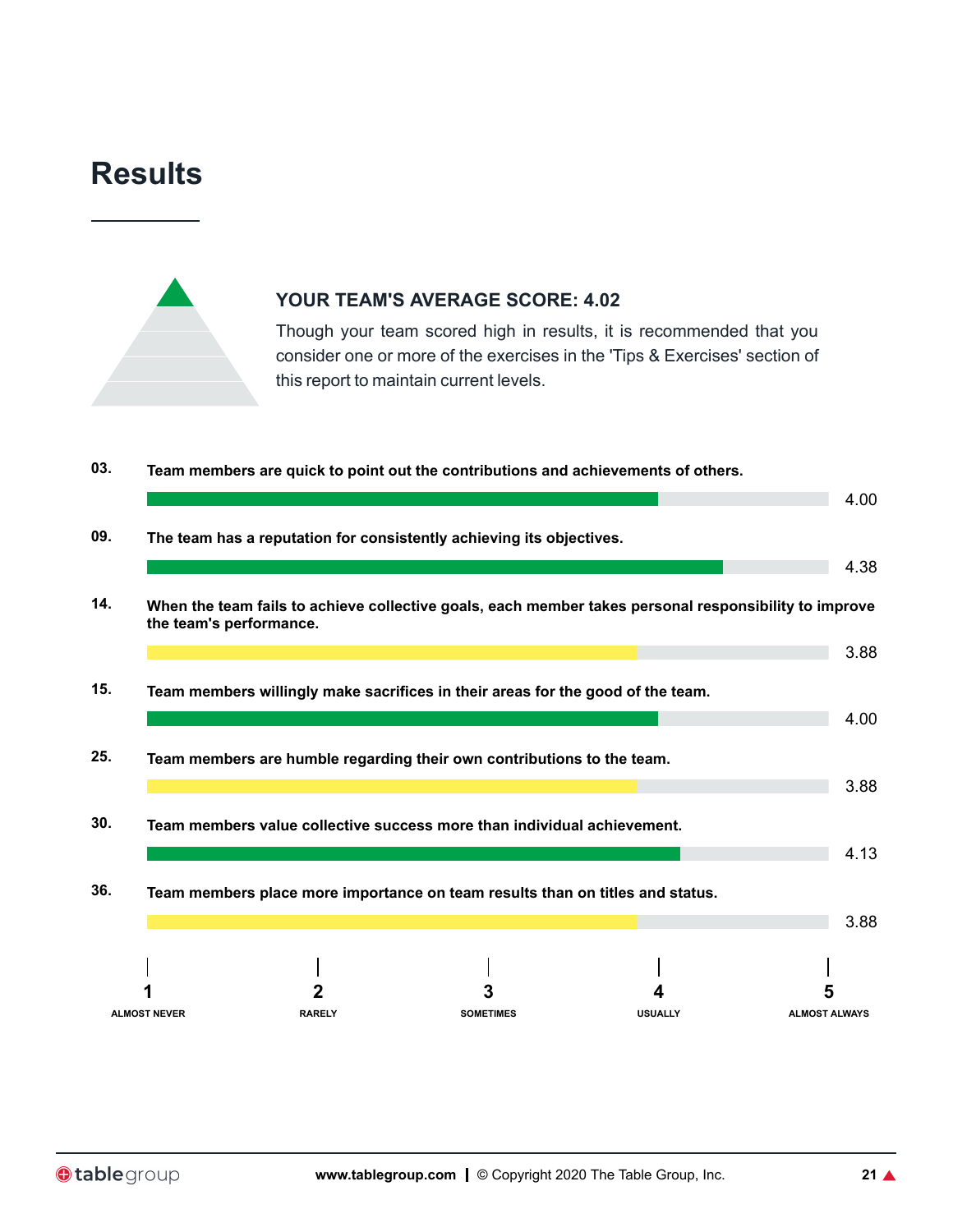These pages shows the ranking, from the most frequent to least frequent, of all 37 statements. A dotted red line separates the 10 least frequent behaviors from the others.

| 24. | The team is clear about its direction and priorities.                                 |                  |
|-----|---------------------------------------------------------------------------------------|------------------|
|     | <b>BEHAVIOR: COMMITMENT</b>                                                           | AVG. SCORE: 4.50 |
| 28. | The team is aligned around common objectives.                                         |                  |
|     | <b>BEHAVIOR: COMMITMENT</b>                                                           | AVG. SCORE: 4.38 |
| 19. | Team members end discussions with clear and specific resolutions and calls to action. |                  |
|     | <b>BEHAVIOR: COMMITMENT</b>                                                           | AVG. SCORE: 4.38 |
| 09. | The team has a reputation for consistently achieving its objectives.                  |                  |
|     | <b>BEHAVIOR: RESULTS</b>                                                              | AVG. SCORE: 4.38 |
| 37. | Team members support group decisions even if they initially disagreed.                |                  |
|     | <b>BEHAVIOR: COMMITMENT</b>                                                           | AVG. SCORE: 4.13 |
| 30. | Team members value collective success more than individual achievement.               |                  |
|     | <b>BEHAVIOR: RESULTS</b>                                                              | AVG. SCORE: 4.13 |
| 17. | Team members acknowledge and tap into one another's skills and expertise.             |                  |
|     | <b>BEHAVIOR: TRUST</b>                                                                | AVG. SCORE: 4.00 |
| 15. | Team members willingly make sacrifices in their areas for the good of the team.       |                  |
|     | <b>BEHAVIOR: RESULTS</b>                                                              | AVG. SCORE: 4.00 |
| 33. | The team sticks to decisions.                                                         |                  |
|     | <b>BEHAVIOR: COMMITMENT</b>                                                           | AVG. SCORE: 4.00 |
| 03. | Team members are quick to point out the contributions and achievements of others.     |                  |
|     | <b>BEHAVIOR: RESULTS</b>                                                              | AVG. SCORE: 4.00 |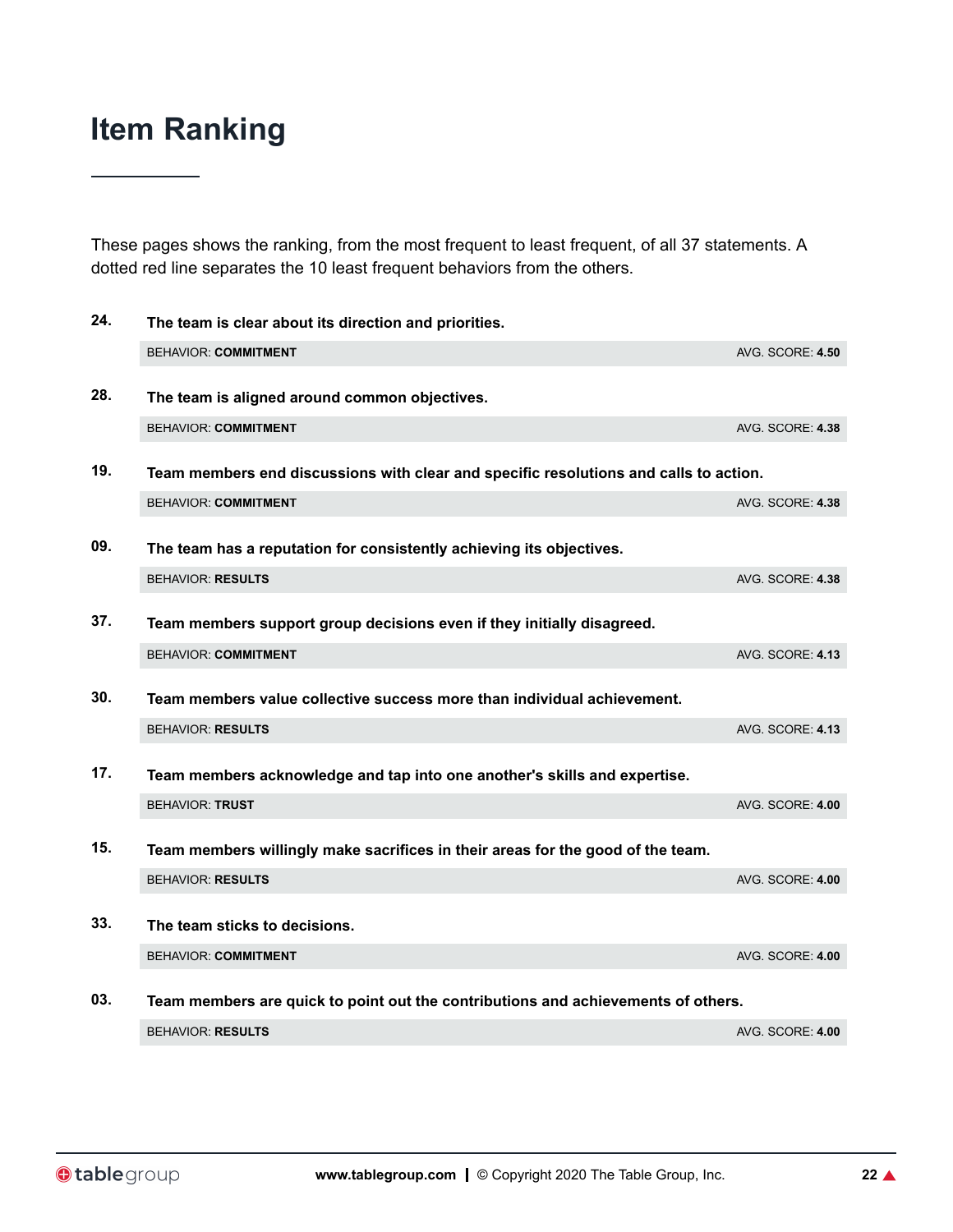(Continued from the previous page.)

| 25. | Team members are humble regarding their own contributions to the team.                                                           |                         |
|-----|----------------------------------------------------------------------------------------------------------------------------------|-------------------------|
|     | <b>BEHAVIOR: RESULTS</b>                                                                                                         | AVG. SCORE: 3.88        |
| 36. | Team members place more importance on team results than on titles and status.                                                    |                         |
|     | <b>BEHAVIOR: RESULTS</b>                                                                                                         | AVG. SCORE: 3.88        |
| 14. | When the team fails to achieve collective goals, each member takes personal responsibility to<br>improve the team's performance. |                         |
|     | <b>BEHAVIOR: RESULTS</b>                                                                                                         | AVG. SCORE: 3.88        |
| 11. | Team members leave meetings confident that everyone is committed to the decisions that were<br>agreed upon.                      |                         |
|     | <b>BEHAVIOR: COMMITMENT</b>                                                                                                      | <b>AVG. SCORE: 3.88</b> |
| 10. | Team members ask for help without hesitation.                                                                                    |                         |
|     | <b>BEHAVIOR: TRUST</b>                                                                                                           | <b>AVG. SCORE: 3.75</b> |
| 13. | Team members ask one another for input regarding their areas of responsibility.                                                  |                         |
|     | <b>BEHAVIOR: TRUST</b>                                                                                                           | <b>AVG. SCORE: 3.75</b> |
| 29. | The team is decisive, even when perfect information is not available.                                                            |                         |
|     | <b>BEHAVIOR: COMMITMENT</b>                                                                                                      | <b>AVG. SCORE: 3.75</b> |
| 06. | Team members acknowledge their weaknesses to one another.                                                                        |                         |
|     | <b>BEHAVIOR: TRUST</b>                                                                                                           | <b>AVG. SCORE: 3.75</b> |
| 34. | Team members consistently follow through on promises and commitments.                                                            |                         |
|     | <b>BEHAVIOR: ACCOUNTABILITY</b>                                                                                                  | AVG. SCORE: 3.63        |
| 31. | Team members are unguarded and genuine with one another.                                                                         |                         |
|     | <b>BEHAVIOR: TRUST</b>                                                                                                           | <b>AVG. SCORE: 3.63</b> |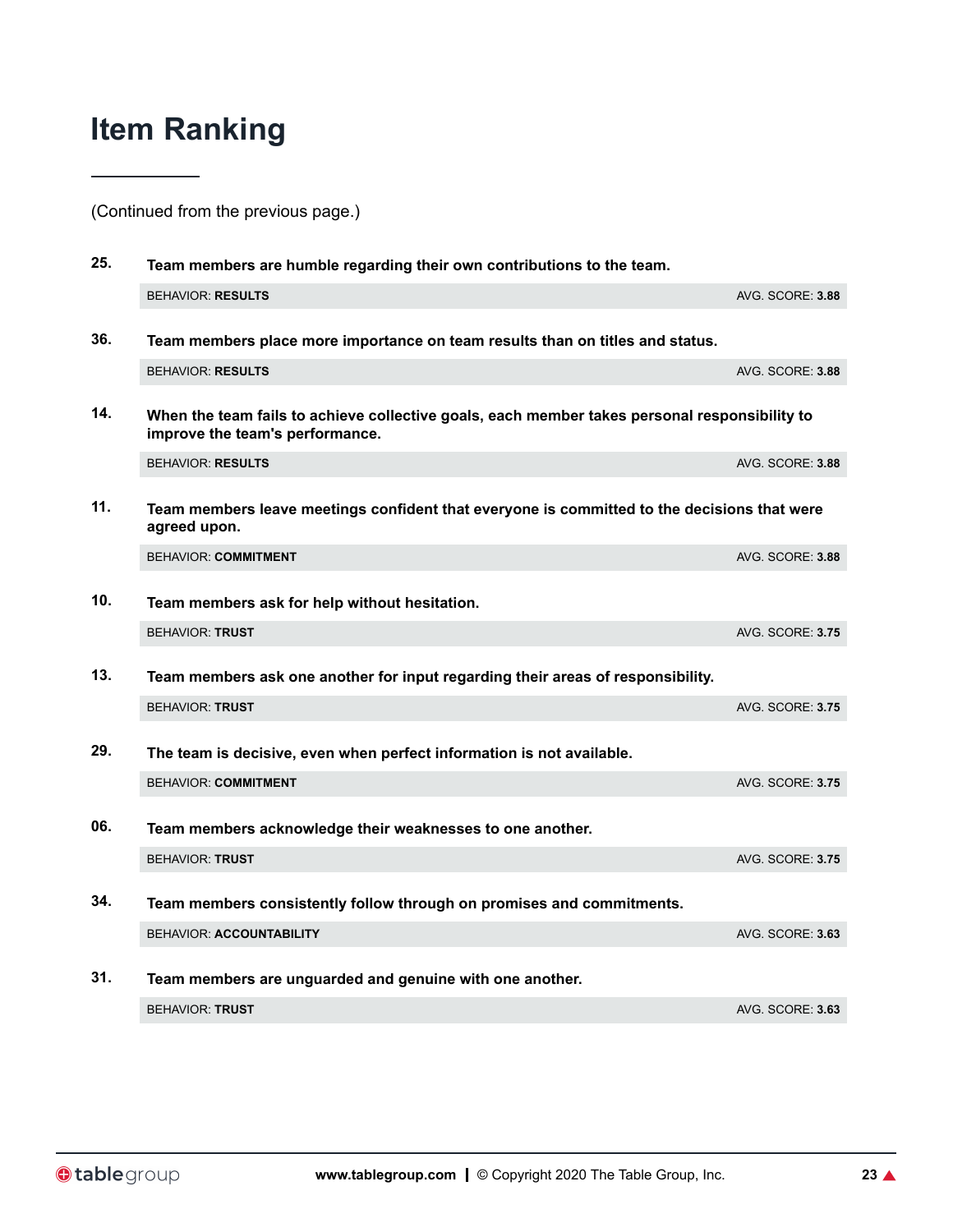(Continued from the previous page.)

| 18. | Team members solicit one another's opinions during meetings.                                            |                         |  |
|-----|---------------------------------------------------------------------------------------------------------|-------------------------|--|
|     | <b>BEHAVIOR: CONFLICT</b>                                                                               | AVG. SCORE: 3.63        |  |
| 32. | Team members can comfortably discuss their personal lives with one another.                             |                         |  |
|     | <b>BEHAVIOR: TRUST</b>                                                                                  | <b>AVG. SCORE: 3.50</b> |  |
| 27. | When conflict occurs, the team confronts and deals with the issue before moving to another<br>subject.  |                         |  |
|     | <b>BEHAVIOR: CONFLICT</b>                                                                               | AVG. SCORE: 3.38        |  |
| 22. | Team members willingly apologize to one another.                                                        |                         |  |
|     | <b>BEHAVIOR: TRUST</b>                                                                                  | <b>AVG. SCORE: 3.25</b> |  |
| 04. | Team meetings are interesting and compelling (not boring).                                              |                         |  |
|     | <b>BEHAVIOR: CONFLICT</b>                                                                               | <b>AVG. SCORE: 3.13</b> |  |
| 35. | Team members offer unprovoked, constructive feedback to one another.                                    |                         |  |
|     | <b>BEHAVIOR: ACCOUNTABILITY</b>                                                                         | AVG. SCORE: 3.13        |  |
| 05. | During team meetings, the most important—and difficult—issues are discussed.                            |                         |  |
|     | <b>BEHAVIOR: CONFLICT</b>                                                                               | AVG. SCORE: 3.00        |  |
|     |                                                                                                         |                         |  |
|     |                                                                                                         |                         |  |
| 21. | The team ensures that members feel pressure from their peers and the expectation to perform.            |                         |  |
|     | <b>BEHAVIOR: ACCOUNTABILITY</b>                                                                         | AVG. SCORE: 3.00        |  |
| 16. | Team members are quick to confront peers about problems in their respective areas of<br>responsibility. |                         |  |
|     | <b>BEHAVIOR: ACCOUNTABILITY</b>                                                                         | AVG. SCORE: 3.00        |  |
|     |                                                                                                         |                         |  |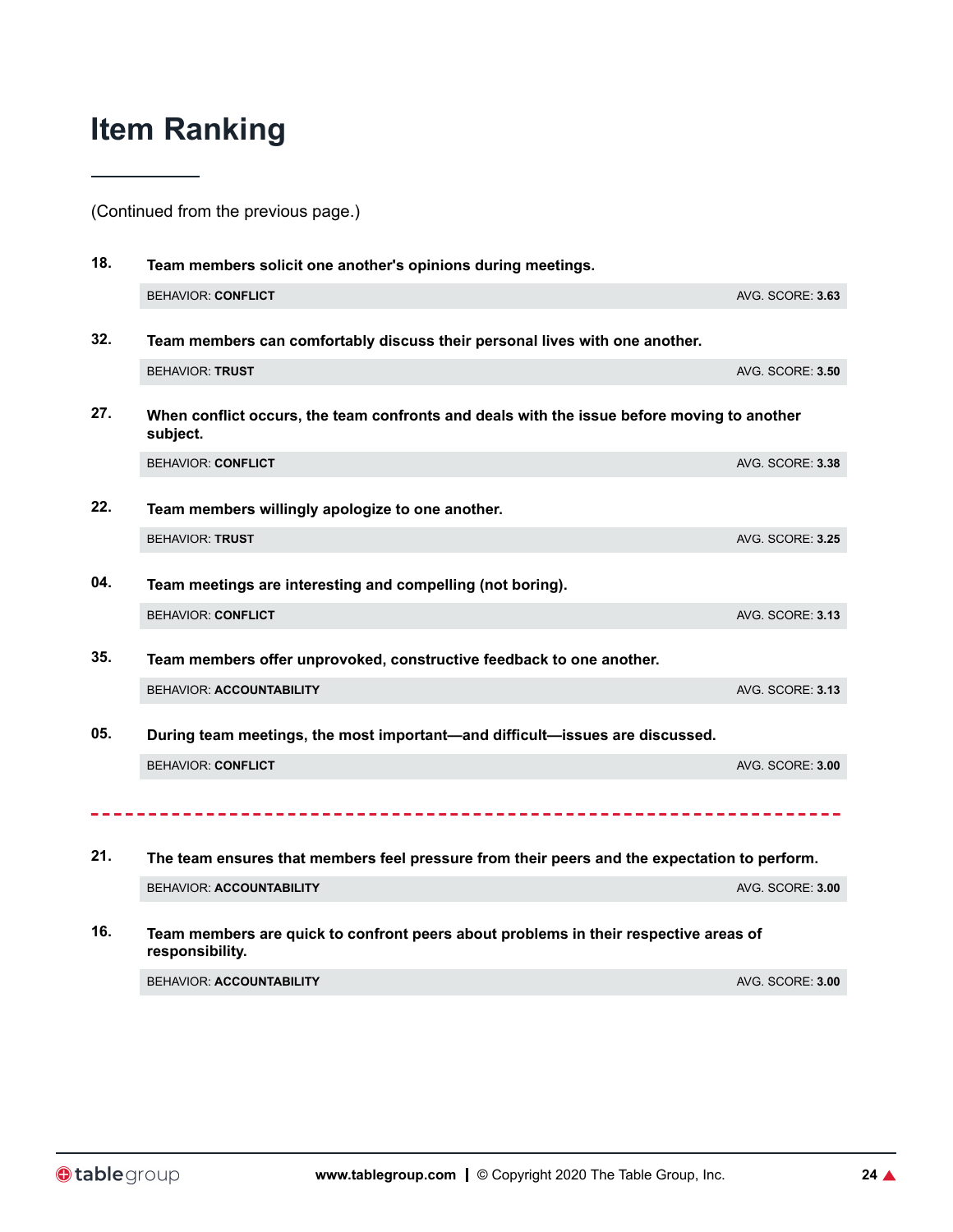(Continued from the previous page.)

| 01. | Team members admit their mistakes.                                                                                  |                         |  |
|-----|---------------------------------------------------------------------------------------------------------------------|-------------------------|--|
|     | <b>BEHAVIOR: TRUST</b>                                                                                              | AVG. SCORE: 2.88        |  |
| 02. | Team members are passionate and unguarded in their discussion of issues.                                            |                         |  |
|     | <b>BEHAVIOR: CONFLICT</b>                                                                                           | AVG. SCORE: 2.88        |  |
| 12. | During discussions, team members challenge one another about how they arrived at their<br>conclusions and opinions. |                         |  |
|     | <b>BEHAVIOR: CONFLICT</b>                                                                                           | AVG. SCORE: 2.88        |  |
| 20. | Team members question one another about their current approaches and methods.                                       |                         |  |
|     | <b>BEHAVIOR: ACCOUNTABILITY</b>                                                                                     | AVG. SCORE: 2.88        |  |
| 26. | All members of this team are held to the same high standards.                                                       |                         |  |
|     | <b>BEHAVIOR: ACCOUNTABILITY</b>                                                                                     | <b>AVG. SCORE: 2.75</b> |  |
| 23. | Team members communicate unpopular opinions to the group.                                                           |                         |  |
|     | <b>BEHAVIOR: CONFLICT</b>                                                                                           | <b>AVG. SCORE: 2.50</b> |  |
| 08. | Team members point out one another's behaviors that hold the team back.                                             |                         |  |
|     | <b>BEHAVIOR: ACCOUNTABILITY</b>                                                                                     | <b>AVG. SCORE: 2.50</b> |  |
| 07. | Team members voice their opinions even at the risk of causing disagreement.                                         |                         |  |
|     | <b>BEHAVIOR: CONFLICT</b>                                                                                           | AVG. SCORE: 2.00        |  |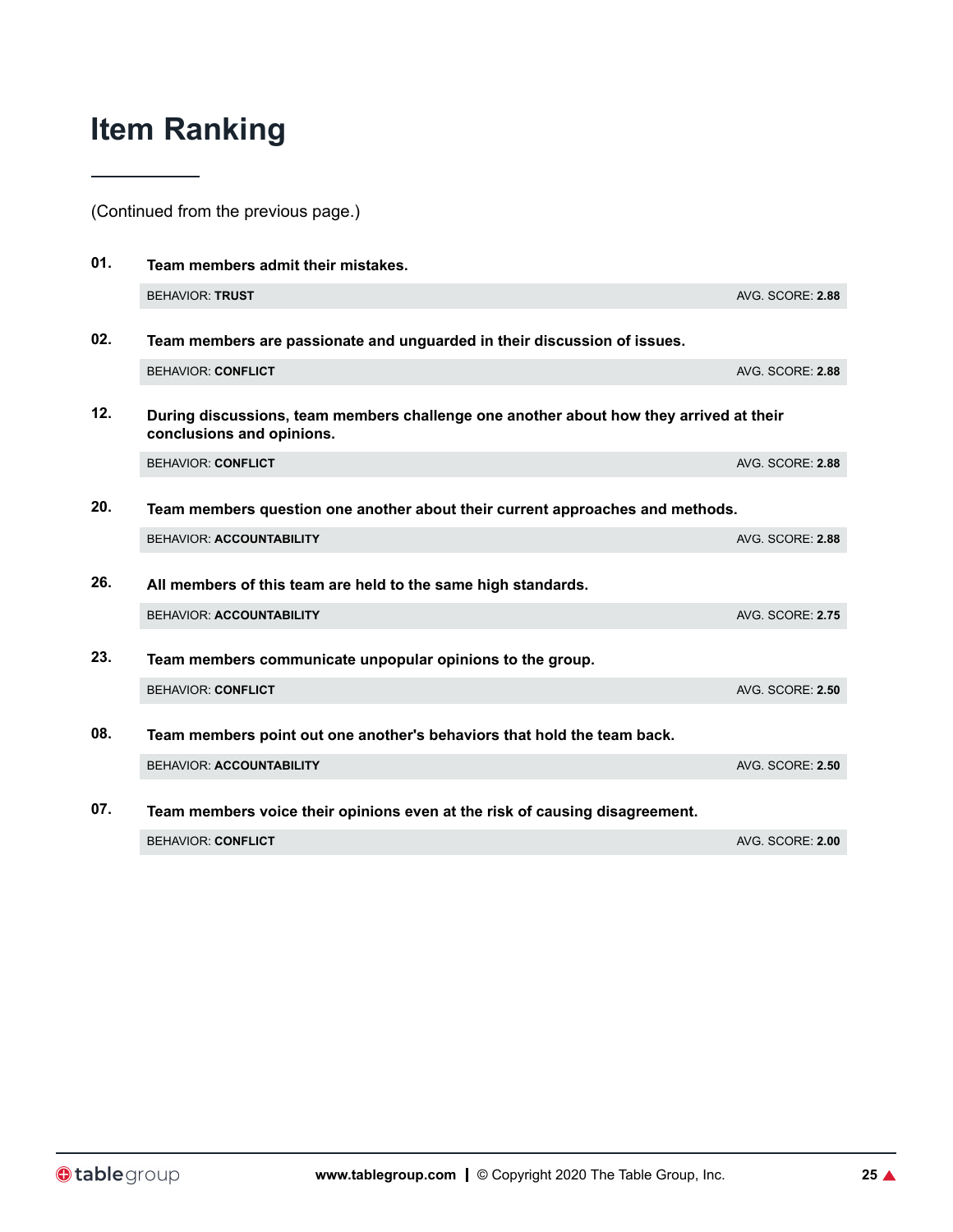

### **Tips & Exercises**

**PRACTICAL GUIDELINES FOR OVERCOMING THE FIVE DYSFUNCTIONS**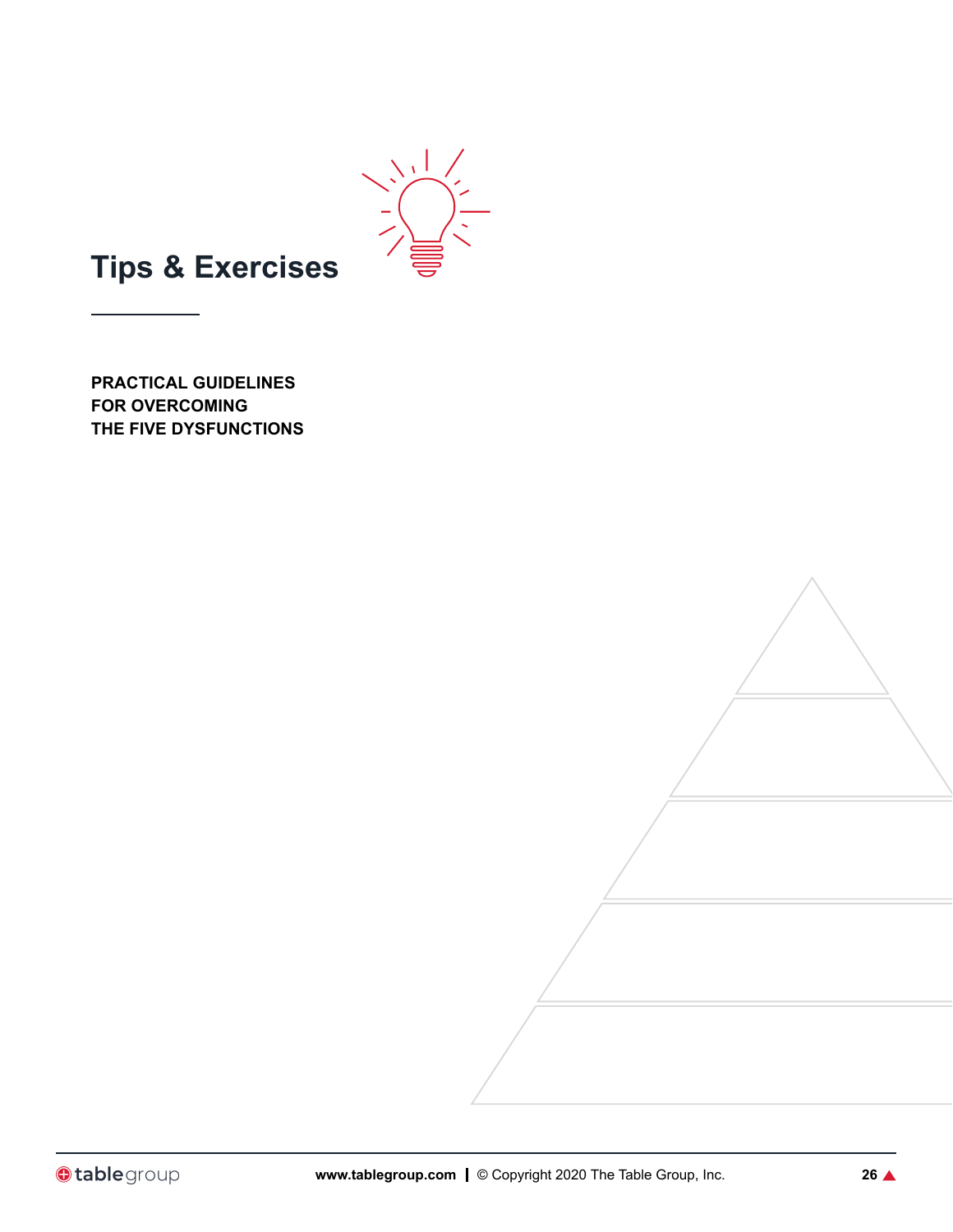### **Overcoming the Absence of Trust** (1 of 2)

Trust lies at the heart of a functioning, cohesive team. It is the foundation, and without it, real teamwork cannot occur. Team trust comes from the vulnerability of members' sharing their weaknesses, skill deficiencies, interpersonal shortcomings, mistakes, requests for help, etc. Such trust enables team members to focus on the job at hand rather than on protecting themselves, their turf, or their individual jobs.

### **TIPS & EXERCISES**

#### **Personal Histories Exercise** [Download](https://www.tablegroup.com/download/personal-histories-exercise/) a PDF

One of the simplest and most effective ways to build vulnerability on a team is to use the Personal Histories Exercise. This exercise consists of three simple questions, takes no more than 25 minutes and without fail, team members walk away with a deeper knowledge of one another's stories. This is a great place to start building vulnerability and trust on the team.

#### **Personality Instrument**

All team members are wired differently. Personality instruments (i.e., Myers-Briggs, DiSC or Social Styles) help team members understand one another's different preferences, skills and attitudes, and identify collective strengths and potential blind spots of the team. This will help team members avoid making unproductive judgments about one another and instead leverage the diverse approaches and perspectives of the team.

### **G** Fundamental Attribution Error [Watch](https://www.tablegroup.com/hub/post/the-fundamental-attribution-error) the Video

The fundamental attribution error occurs when human beings falsely attribute the negative behaviors of others to their character (an internal attribution), while they attribute their own negative behaviors to their environment (an external attribution). View the video on the Fundamental Attribution Error and discuss how using a personality instrument can help team members avoid making bad judgments about one another's character and intentions.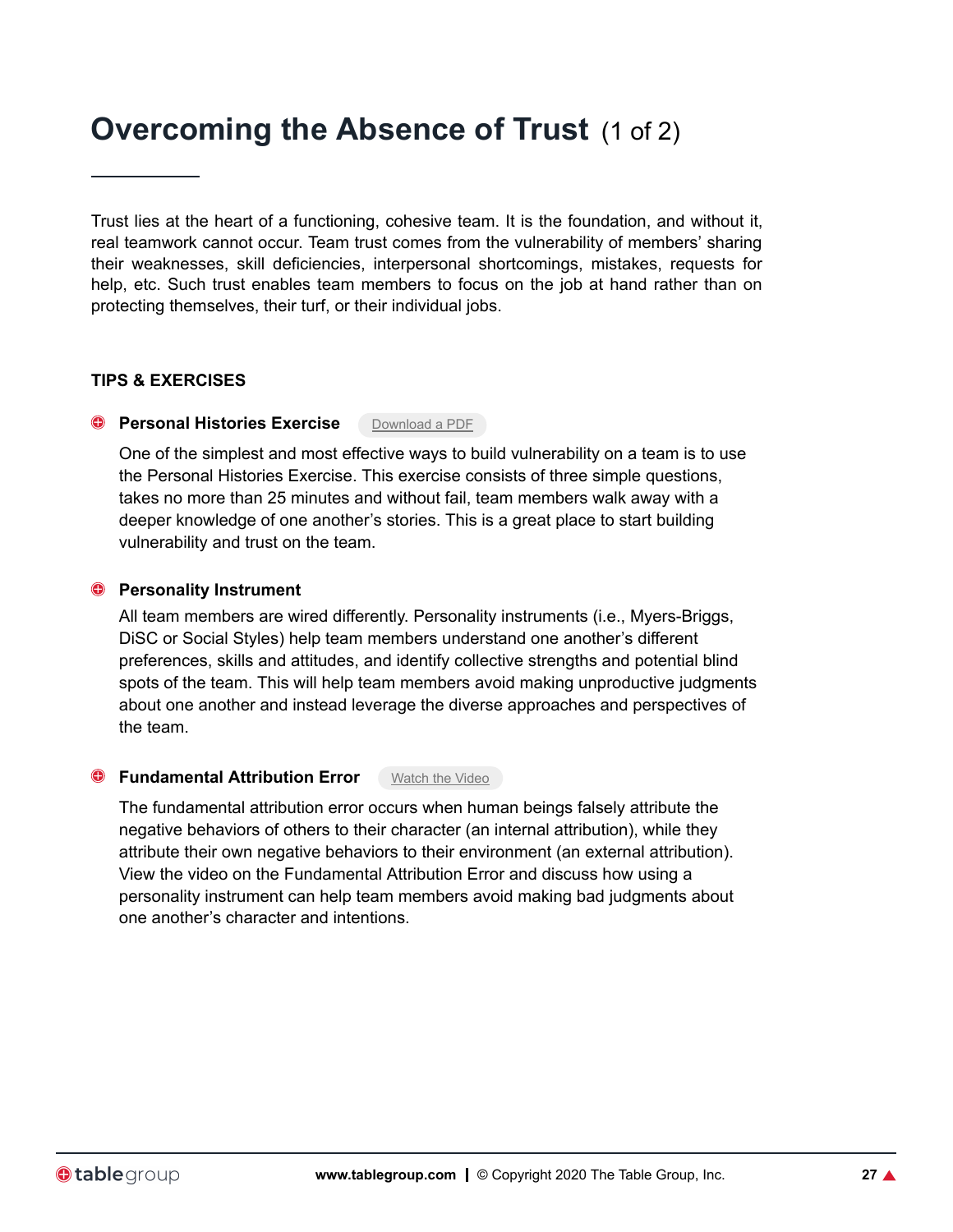### **Overcoming the Absence of Trust** (2 of 2)

### **TIPS & EXERCISES**

**Self-ranking Exercise** [Download](https://www.tablegroup.com/download/itp-self-ranking-exercise/) a PDF

In Pat's related book *The Ideal Team Player*, he looks at the individual team member and identifies three essential virtues of real team players. When individuals on a team are humble, hungry, and smart, it makes overcoming the five dysfunctions of a team much more attainable. This self-ranking exercise is a great way for team members to assess themselves against the three virtues and build trust by sharing with the team.

*Additional content:* Watch Pat's TED talk, *Are you an ideal team [player?](https://www.ted.com/talks/patrick_lencioni_are_you_an_ideal_team_player)*

#### **An Important Note for Virtual Teams...**

Virtual teams need to commit to spending face-to-face time together, as much and as often as possible, and to use that time wisely. That means working hard to build vulnerability-based trust with one another. It's hard enough for people who work in the same office every day and who look at each other in the face during meetings to do this well. Teams who don't have that luxury are going to have to be much more intentional about getting to know one another during their virtual meetings and when they are together.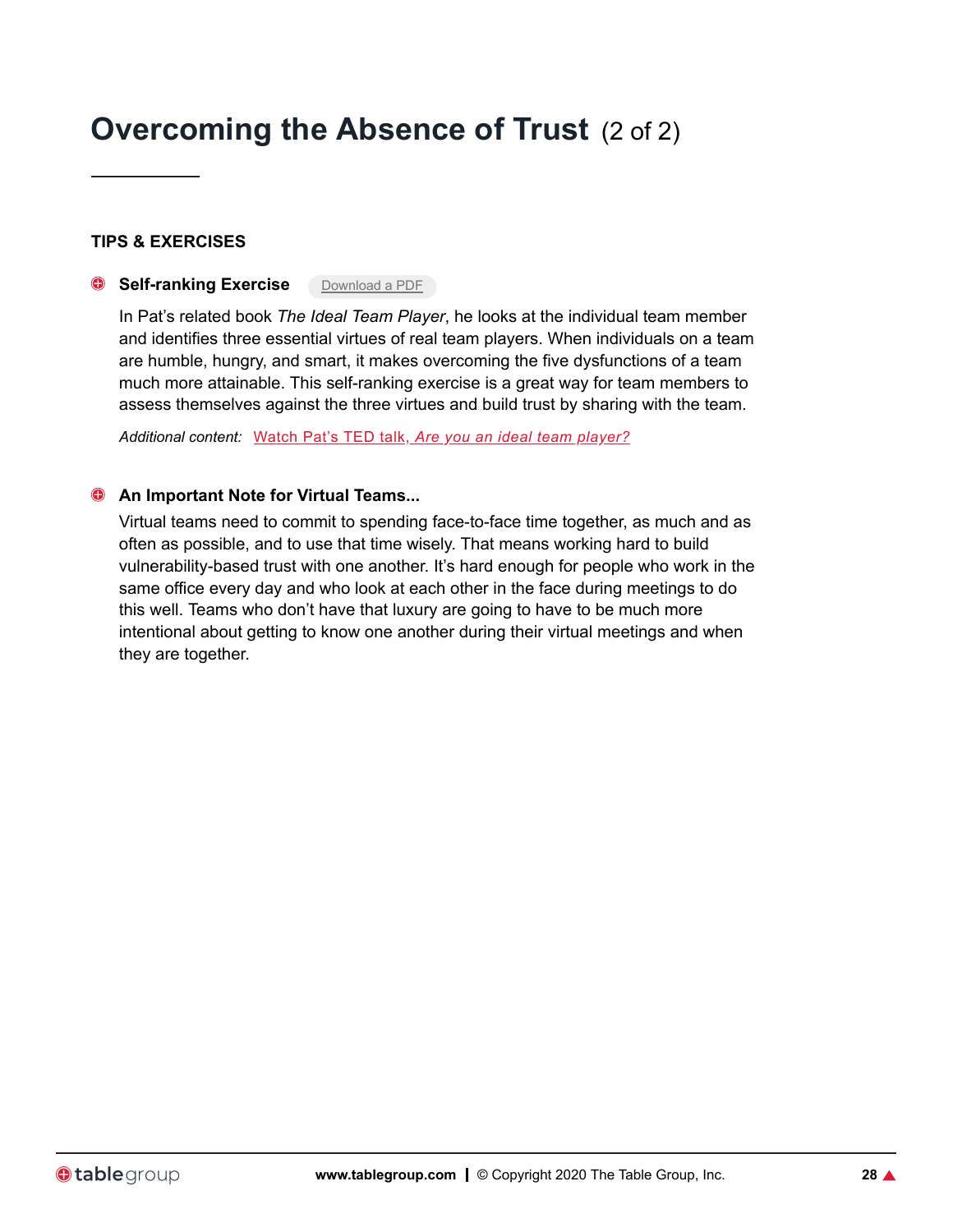### **Overcoming the Fear of Conflict** (1 of 2)

Once trust is established, conflict on a team becomes nothing but the pursuit of the best idea. True conflict is about the productive exchange of diverse ideas and opinions in a focused and unfiltered way. Without conflict, decision-making suffers and relationships among team members stagnate. Additionally, if healthy conflict around ideas is not a regular part of team meetings and discussion it generally degenerates to mean-spirited, back-channel comments behind closed doors.

#### **TIPS & EXERCISES**

### **Real-time Permission** [Watch](https://www.tablegroup.com/hub/post/real-time-permission-video) the Video

For most teams, conflict can feel foreign and uncomfortable. Real-time permission is when the leader interrupts team members who are in the midst of an uncustomary debate, to remind them that what they are doing is okay. It is the role of the leader to provide real-time permission when healthy conflict is occurring, encouraging the team to continue to passionately debate in pursuit of the best answer.

#### **Mine for Conflict**

If team members remain hesitant to engage in conflict or avoid sharing dissenting opinions, it is the leader's job to provoke team conflict. We call this "mining for conflict." It is important that a team member, most often the leader, is responsible for drawing out any potential unresolved issues and forcing the team to confront them.

#### **Personality Instrument**

Many personality instruments include an analysis of how each style or type deals with conflict. Explore and discuss how different team members naturally engage in conflict.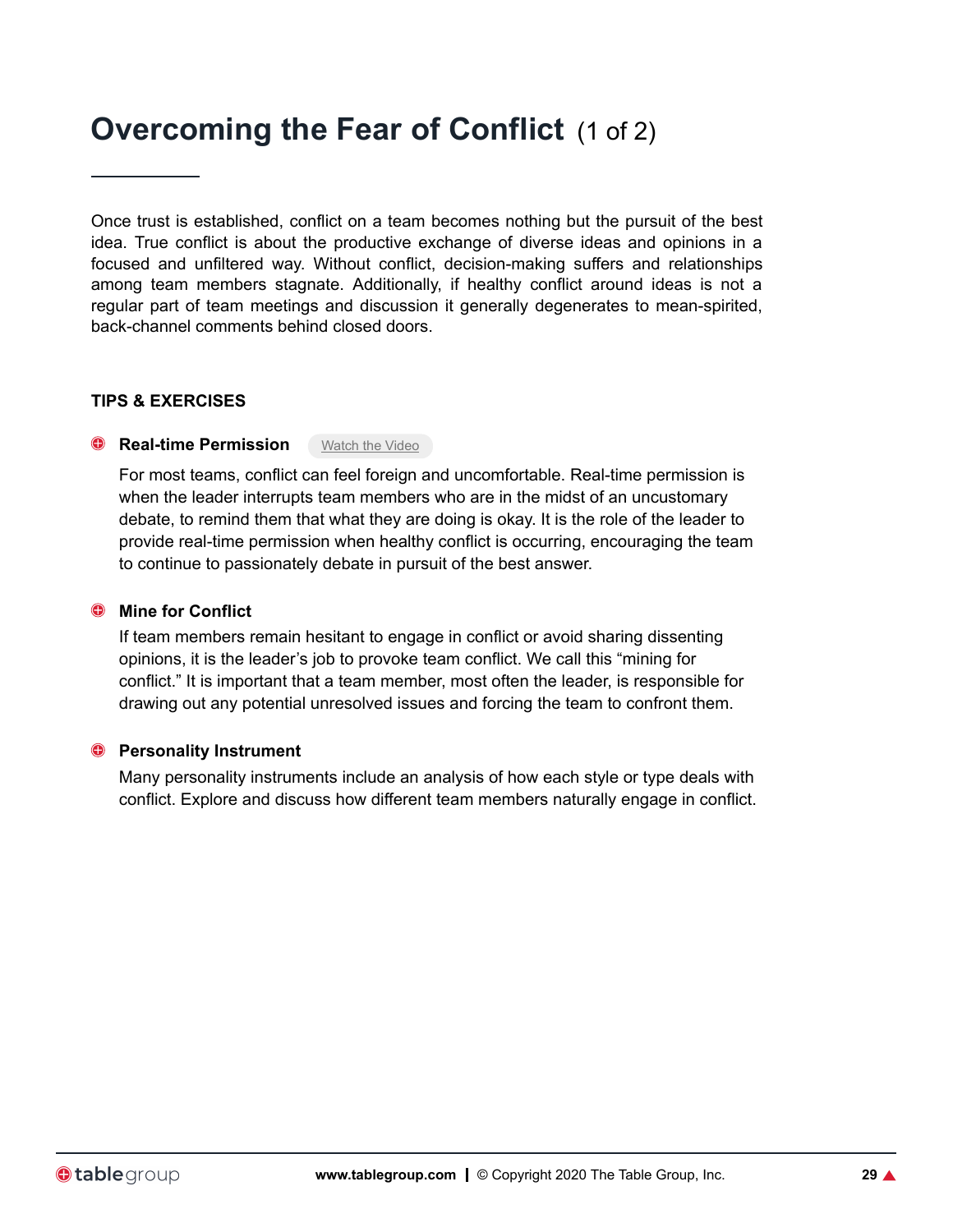### **Overcoming the Fear of Conflict** (2 of 2)

### **TIPS & EXERCISES**

#### **Conflict Norms**

Establish rules of engagement for dealing with conflict within the team (e.g., behaviors, displays of emotion, language, process). Having clear standards of behavior allows a team to focus on the discussion of issues without having to slow down to think about what is and is not appropriate. Capture the team conflict norms and refer to them in meetings.

#### **Conflict Continuum** [Watch](https://www.tablegroup.com/hub/post/conflict-continuum) the Video

The conflict continuum is a spectrum depicting the full range of conflict, from artificial harmony (zero conflict) to aggressive and destructive politics (extreme conflict). At the middle of the continuum is the point where conflict changes from constructive and ideological to destructive and personal. View the video on the conflict continuum and discuss where the team might fall on the scale. Discuss ways artificial harmony shows up and identify how to introduce more healthy conflict into team meetings and discussions.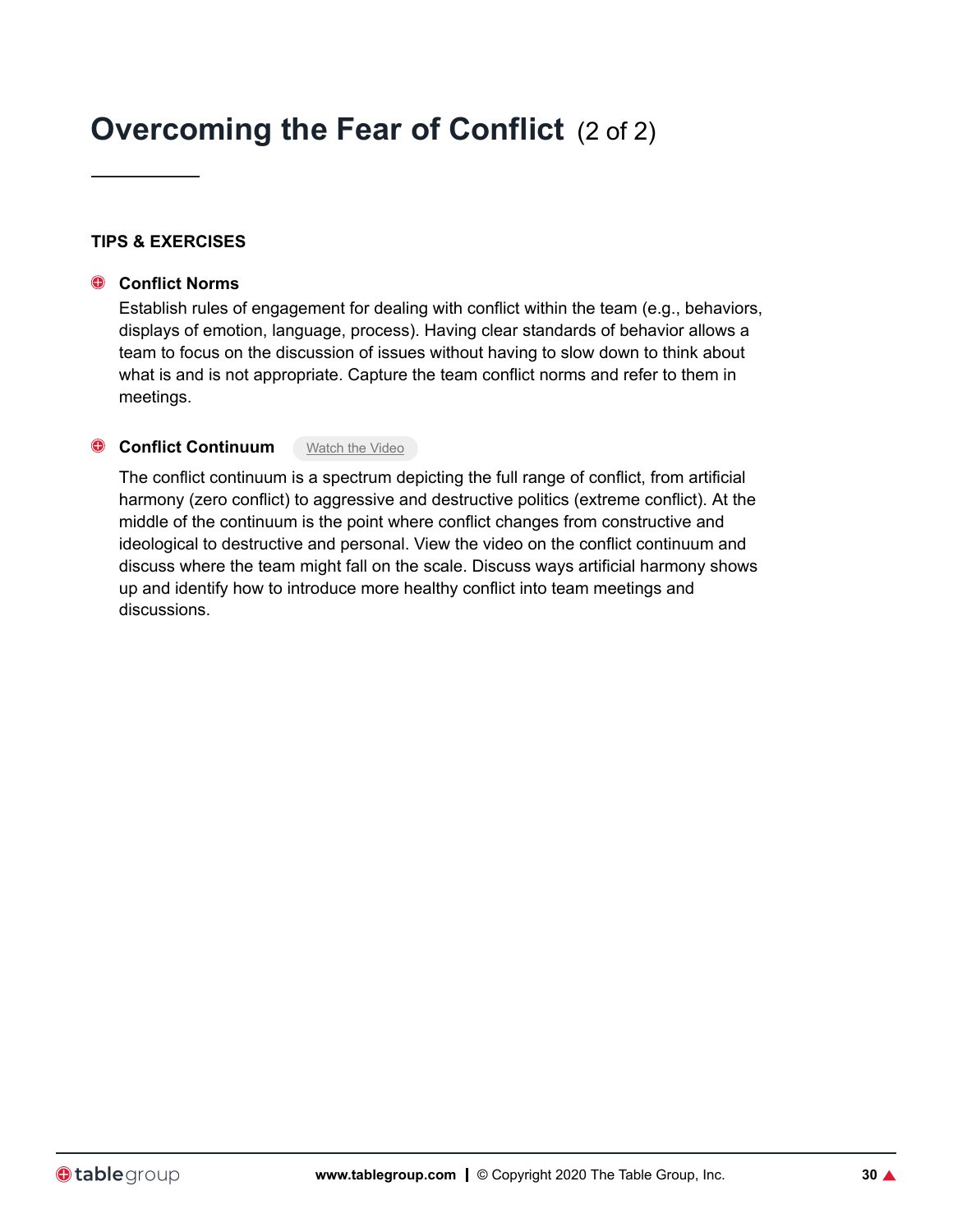### **Overcoming the Lack of Commitment** (1 of 2)

Teams that have a strong level of commitment understand that members do not need to get their way to support a decision but only need to know that their opinions have been heard and seriously considered. Teams with high levels of commitment can unite behind a decision even though there is no certainty that the decision is correct. They know that a decision is better than no decision and that it is better to make a choice, act with boldness, be wrong and change direction than it is to waffle or wait for 100% certainty.

#### **TIPS & EXERCISES**

#### **Weigh-in to Buy-in**

A team cannot achieve commitment without conflict. Team members will not actively commit to a decision if they have not had the opportunity to provide input, ask questions, and understand the rationale behind it. If people don't weigh-in, they can't buy-in. It is the job of the leader to solicit the input of each team member during meetings and discussions.

### **O** Thematic Goal [Download](https://www.tablegroup.com/download/silos-model/) a PDF

With a foundation of trust and a good dose of healthy conflict, a team needs to agree upon their most important near-term priority, a thematic goal, and how they are going to go about achieving it. Agreeing on a top priority and reviewing progress towards it during weekly meetings reinforces commitment.

#### **Meetings**

The Meeting Advantage is an online tool designed to help a team focus on their most important priorities by using the thematic goal to guide weekly meetings.

*Additional content:* [tablegroup.com/organizational-health/meeting-advantage](https://tablegroup.com/organizational-health/meeting-advantage)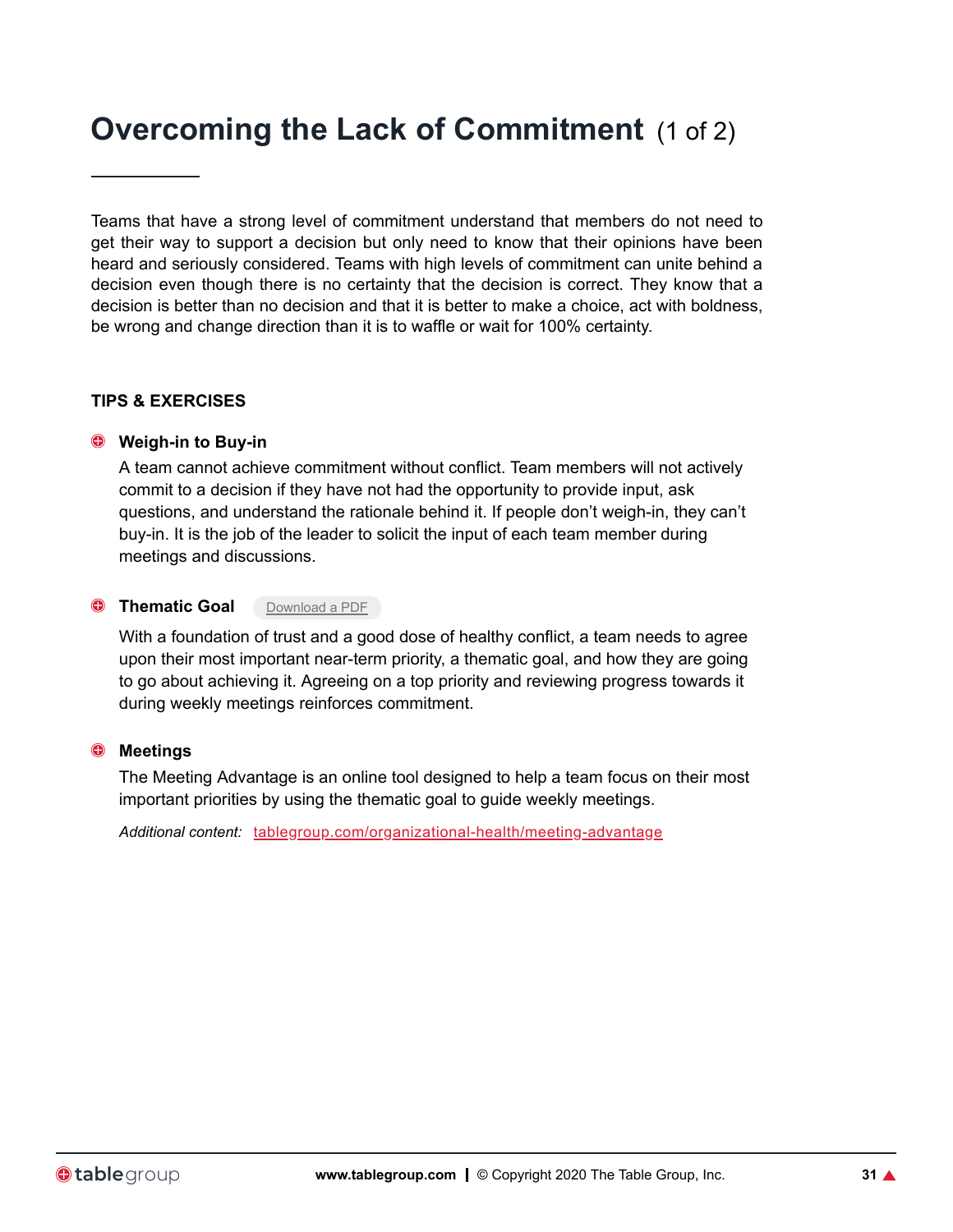### **Overcoming the Lack of Commitment** (2 of 2)

### **TIPS & EXERCISES**

#### **Cascading Communication**

At the end of every meeting, a team should explicitly review the key decisions made and agree on what needs to be communicated to employees and other constituents. The use of this simple exercise, called cascading communication, demonstrates a public commitment to agreements and aligns employees throughout the organization around common objectives. Even naturally hesitant team members commit to decisions when they have communicated them to their direct reports.

### **Clarity and Closure**

Force the team to achieve clarity and closure. Leaders of teams who commit to decisions demand that their people eliminate ambiguity and leave meetings and discussions clear about what they are agreeing to do. Do the hard work of wrestling issues to the ground. Be sure not to shy away from lively, often lengthy discussion around big strategic topics or to move on to new agenda items too early for the sake of time.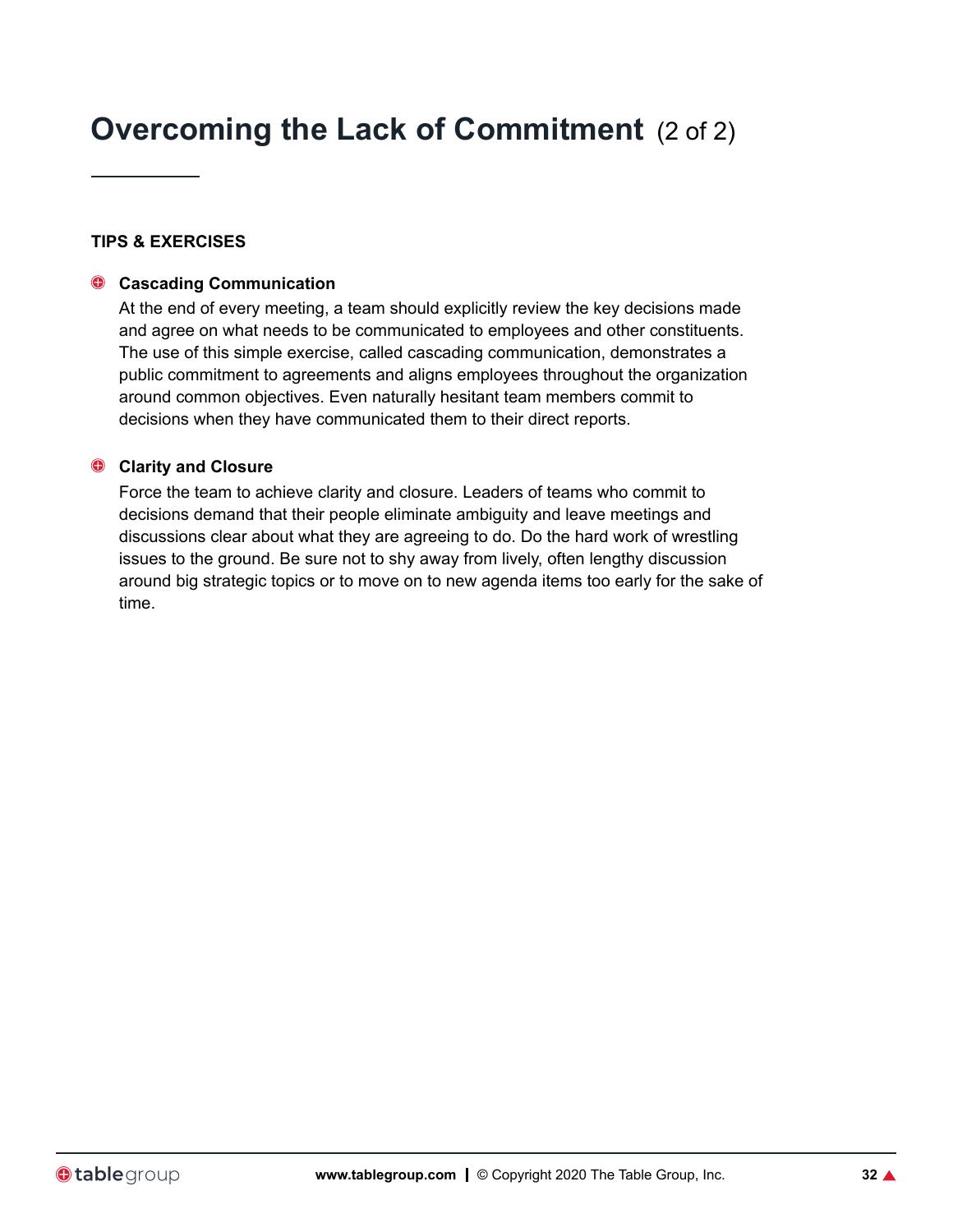### **Overcoming the Avoidance of Accountability**

For teams, accountability means the willingness of team members to call their peers on behaviors that might hurt the team's performance. Team members avoid accountability because of the personal discomfort that comes from calling a peer on his/her behaviors and a more general tendency to avoid difficult conversations. Holding peers accountable means that team members must "enter the danger" with one another. Of course, they can do this only if levels of trust, healthy conflict and commitment are sufficiently high.

### **TIPS & EXERCISES**

#### **C Team Effectiveness Exercise** [Download](https://www.tablegroup.com/download/team-effectiveness-exercise/) a PDF

The Team Effectiveness Exercise provides a forum for quick and effective exchange of feedback. Ask team members to identify and communicate one another's positive and negative actions/behaviors. By doing so, teams can quickly and constructively surface issues that might take months to address using a more formal, politically divisive 360 degree program.

### **The Lightning Round—Meetings**

While a sense of accountability should pervade virtually every aspect of organizational life at a great company, the place where it must be demonstrated and addressed most clearly is meetings. Start a weekly meeting with a lightning round. A lightning round allows each team members 30 seconds to share what they are working on in the coming week. When team members keep one another informed about what they are doing, it allows peers to provide feedback and advice on whether team members are focused on the right things as well as ensure those things are moving toward completion.

### **The Thematic Goal—Meetings**

During every weekly meeting, review progress on the team's agreed upon thematic goal. When a team ensures deviations from plans are identified quickly, they make it more likely that performance issues of team members will be highlighted and addressed. The Meeting Advantage is an online tool that can help a team measure progress on shared goals and hold one another accountable to their commitments.

*Additional content:* [tablegroup.com/organizational-health/meeting-advantage](https://www.tablegroup.com/organizational-health/meeting-advantage)